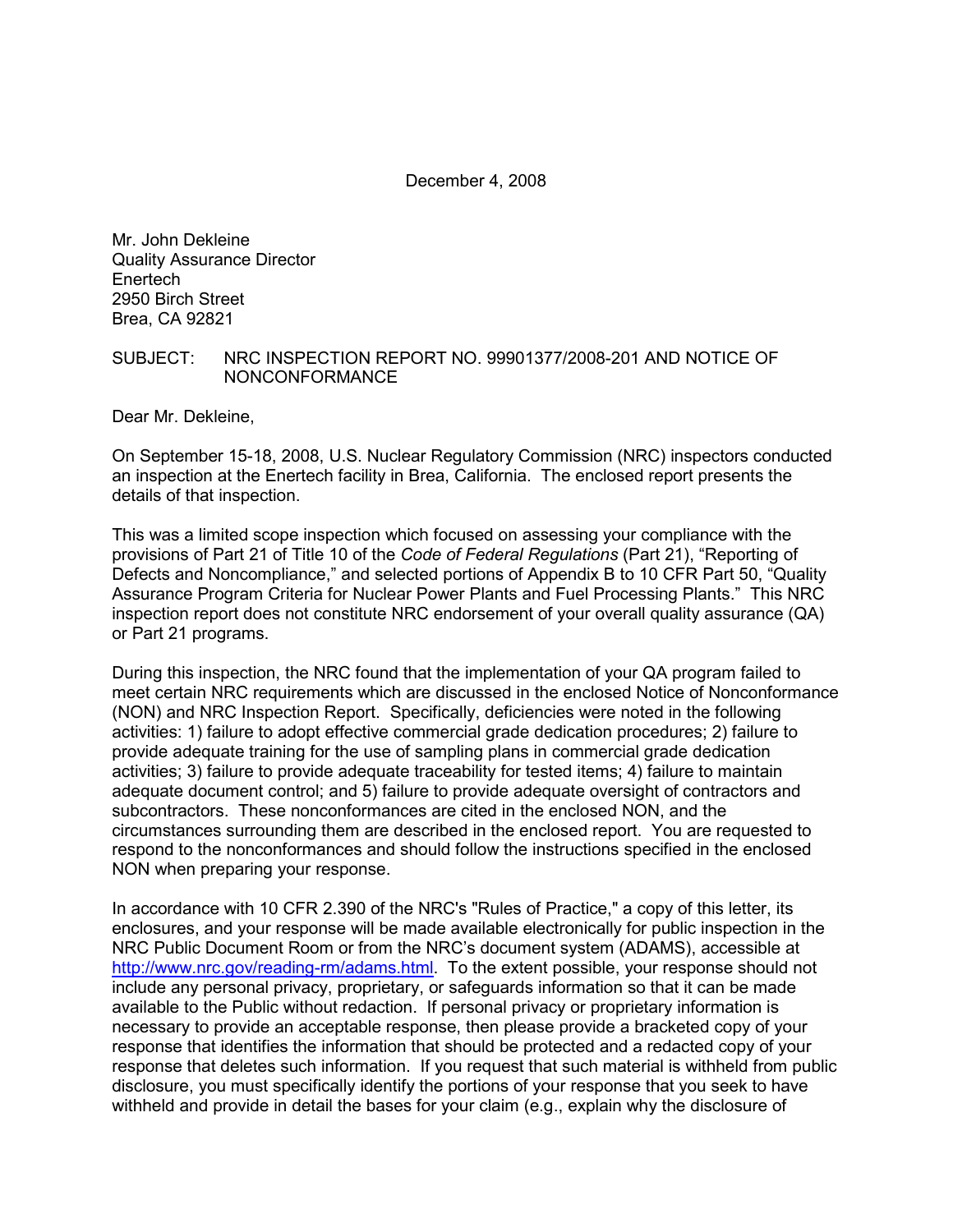information will create an unwarranted invasion of personal privacy or provide the information required by 10 CFR 2.390(b) to support a request for withholding confidential commercial or financial information). If safeguards information is necessary to provide an acceptable response, please provide the level of protection described in 10 CFR 73.21.

Sincerely,

*/RA/* 

 John A. Nakoski, Chief Quality and Vendor Branch 2 Division of Construction Inspection & Operational Programs Office of New Reactors

Docket No. 99901377

Enclosures:

1. Notice of Nonconformance

2. Inspection Report No. 99901377/2008-201 and Attachment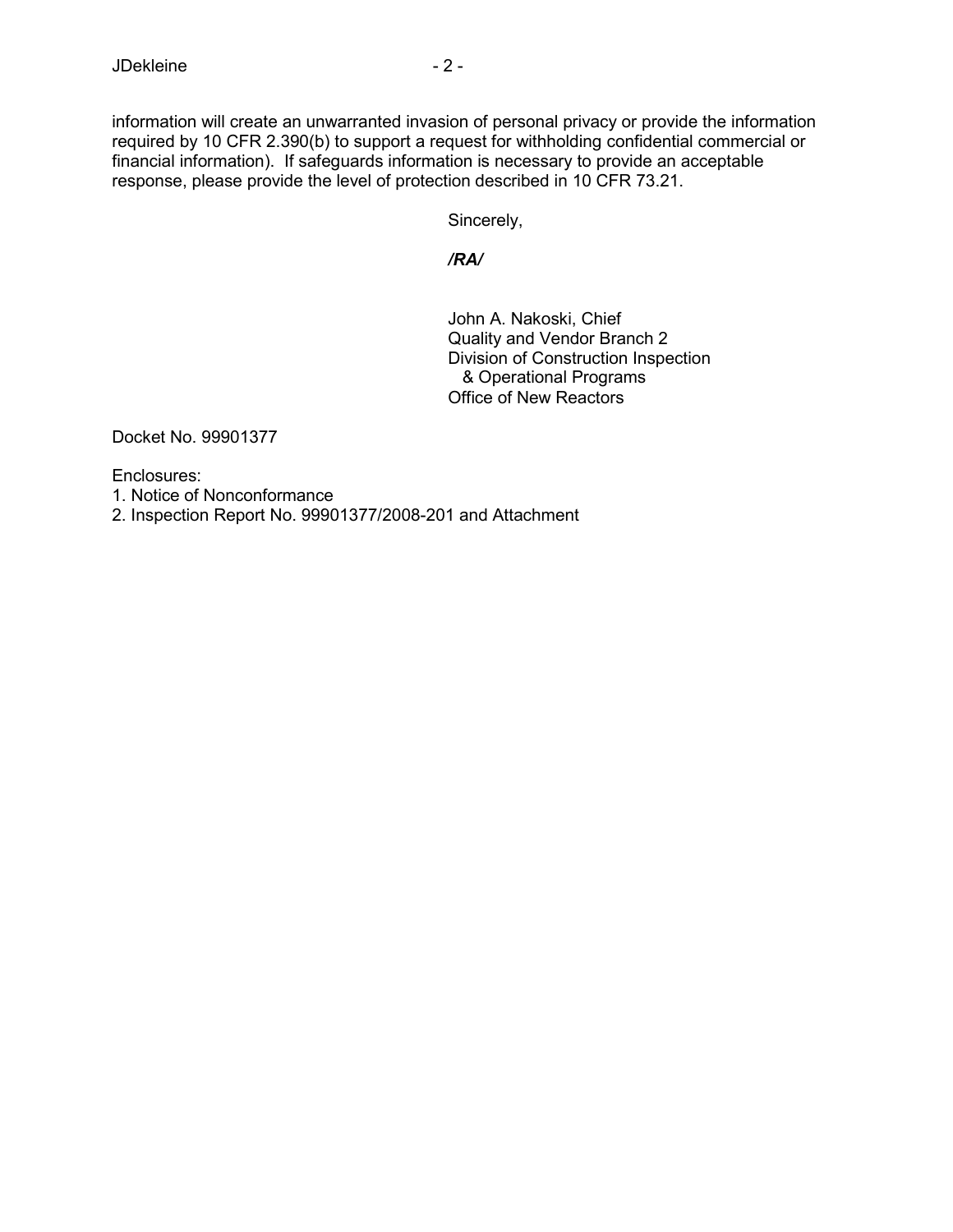information will create an unwarranted invasion of personal privacy or provide the information required by 10 CFR 2.390(b) to support a request for withholding confidential commercial or financial information). If safeguards information is necessary to provide an acceptable response, please provide the level of protection described in 10 CFR 73.21.

Sincerely,

#### */RA/*

 John A. Nakoski, Chief Quality and Vendor Branch 2 Division of Construction Inspection & Operational Programs Office of New Reactors

Docket No. 99901377

Enclosures:

1. Notice of Nonconformance

2. Inspection Report No. 99901377/2008-201 and Attachment

DISTRIBUTION:<br>RidsNroDcipCqvb RidsNroDcipCqvb RidsNroDcipCqvp GTracy JTappert RDeKleine@curtisswright.com

### ADAMS ACCESSION NO: **ML083250036**

G:\[document location]

INDICATE IN BOX "C"=COPY W/O ATTACHMENT/ENCLOSURE, "E"=COPY W/ATT/ENCL, "N" = NO COPY

| <b>OFFICE</b> | NRO/DCIPCQVB            | E | NRO/DCIP/CQVB      | E | NRO/DCIP/CQVB    | E | NRO/DCIP/CQVB  | Е |
|---------------|-------------------------|---|--------------------|---|------------------|---|----------------|---|
| <b>NAME</b>   | RMcIntyre               |   | <b>JNakoski</b>    |   | YDiaz-Castillo   |   | JN for MMorgan |   |
| <b>DATE</b>   | 11/21/2008              |   | 12/4/2008          |   | 11/21/2008       |   | 12/4/2008      |   |
| <b>OFFICE</b> | NRO/DCIPCQVP            | F | NRO/DCIPCQVP       | E | NRR/DE/EQVB      | E | NRO/DE/CIB1    | E |
| <b>NAME</b>   | <b>JN for GGalletti</b> |   | <b>MConcepcion</b> |   | JN for PPrescott |   | EReichelt      |   |
| <b>DATE</b>   | 12/4/2008               |   | 11/21/2008         |   | 12/4/2008        |   | 11/20/2008     |   |

OFFICIAL RECORD COPY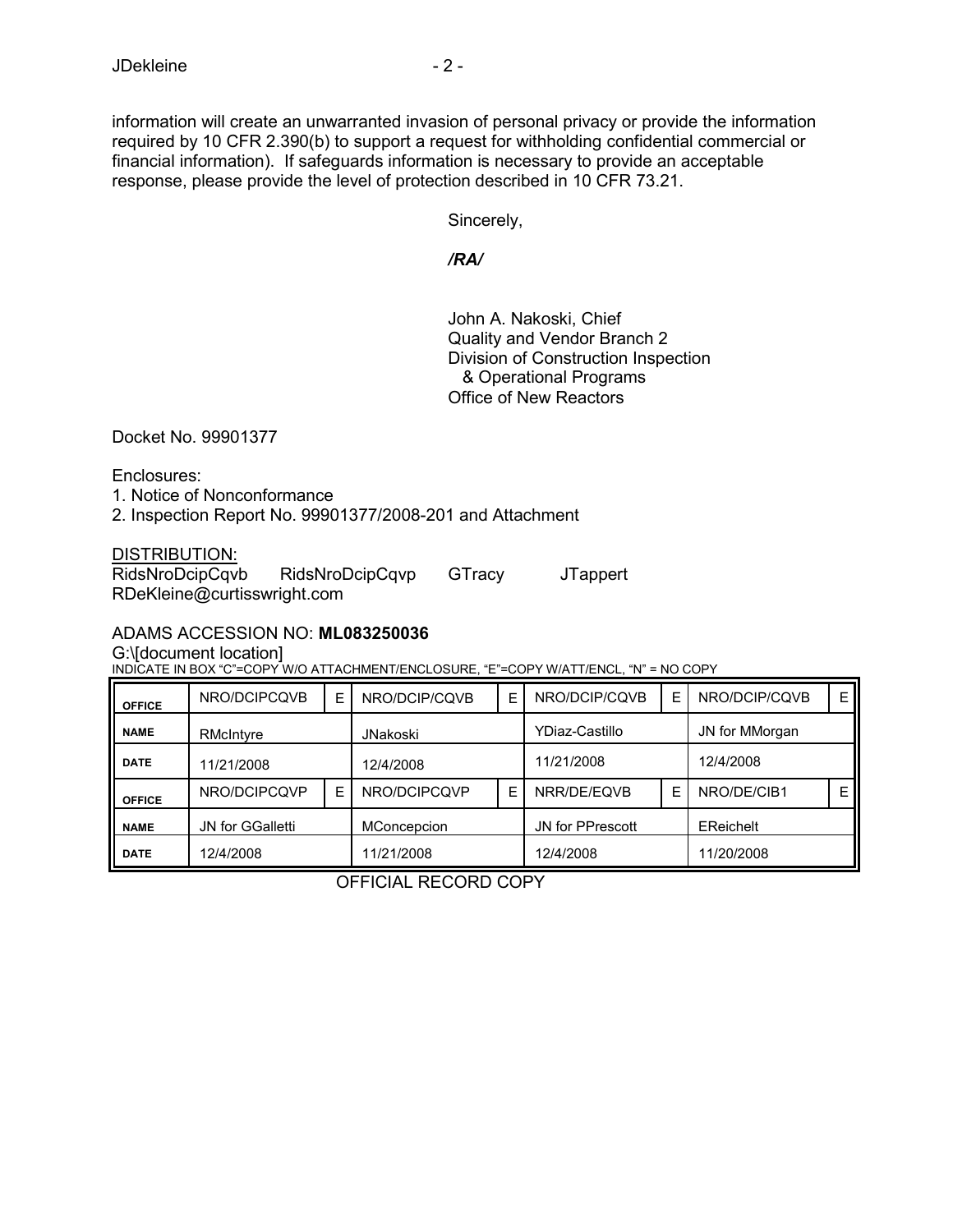# **NOTICE OF NONCONFORMANCE**

Brea, CA 92821

Enertech Docket Number 99900378 2950 Birch Street Inspection Report Number 2008-201

Based on the results of a Nuclear Regulatory Commission (NRC) inspection conducted on September 15-18, 2008, of activities performed at Enertech's facility in Brea, California, it appears that certain activities were not conducted in accordance with NRC requirements.

A. Criterion V, "Instructions, Procedures, and Drawings," of Appendix B to 10 CFR Part 50, states, in part, that "activities affecting quality shall be prescribed by documented instructions, procedures, or drawings, of a type appropriate to the circumstances and shall be accomplished in accordance with these instructions, procedures, or drawings."

Enertech Operating Procedure (EOP) 3140, "Procedure for the Dedication of Commercial Grade Items/Services," Revision AB, dated July 31, 2008, provides the methods for the dedication of commercial grade items and/or services used in nuclear safety applications.

Contrary to the above, as of September 18, 2008:

Enertech failed to provide adequate procedural guidance in EOP 3140 for dedication of commercial grade items. Specifically:

- EOP 3140 did not include the appropriate 10 CFR 21.3 definitions applicable to the dedication of commercial grade items. The NRC inspectors noted that the procedure did not include the correct definitions for "commercial grade item," "basic component," "dedication," and "critical characteristics," as defined in 10 CFR Part 21.
- EOP 3140 did not incorporate the restrictions to EPRI 5652, "Guideline for the Utilization of Commercial-Grade Items in Nuclear Safety-Related Applications," dated June 1988, as stated in Generic Letter (GL) 89-02, "Actions to Improve the Detection of Counterfeit and Fraudulently Marketed Products," dated March 21, 1989. The NRC inspectors noted that the procedure did not include the restrictions contained in GL 89-02. Specifically, Enertech's implementation of Method 2 did not include controls for the acceptance of items from suppliers with undocumented commercial quality control programs. In addition, the procedure did not include controls for accepting items from distributors consistent with GL 89-02.
- EOP 3140 did not provide adequate guidance for the dedication ("upgrade") of raw material. Subsection 7.9 of EOP 3140 states that "in case of 'upgrading' raw material, a CGI dedication need not be performed, since it is understood that the critical characteristic is the type of material, verifiable by testing, as deemed appropriate by engineering." EOP 3310, "Procedure for the Preparation of the Routing," Revision Q, dated September 12, 2008, provides criteria for handling raw material and states that "'upgrading' of raw material from commercial grade to 'safety-related' could be done by either testing using the XRF alloy analyzer to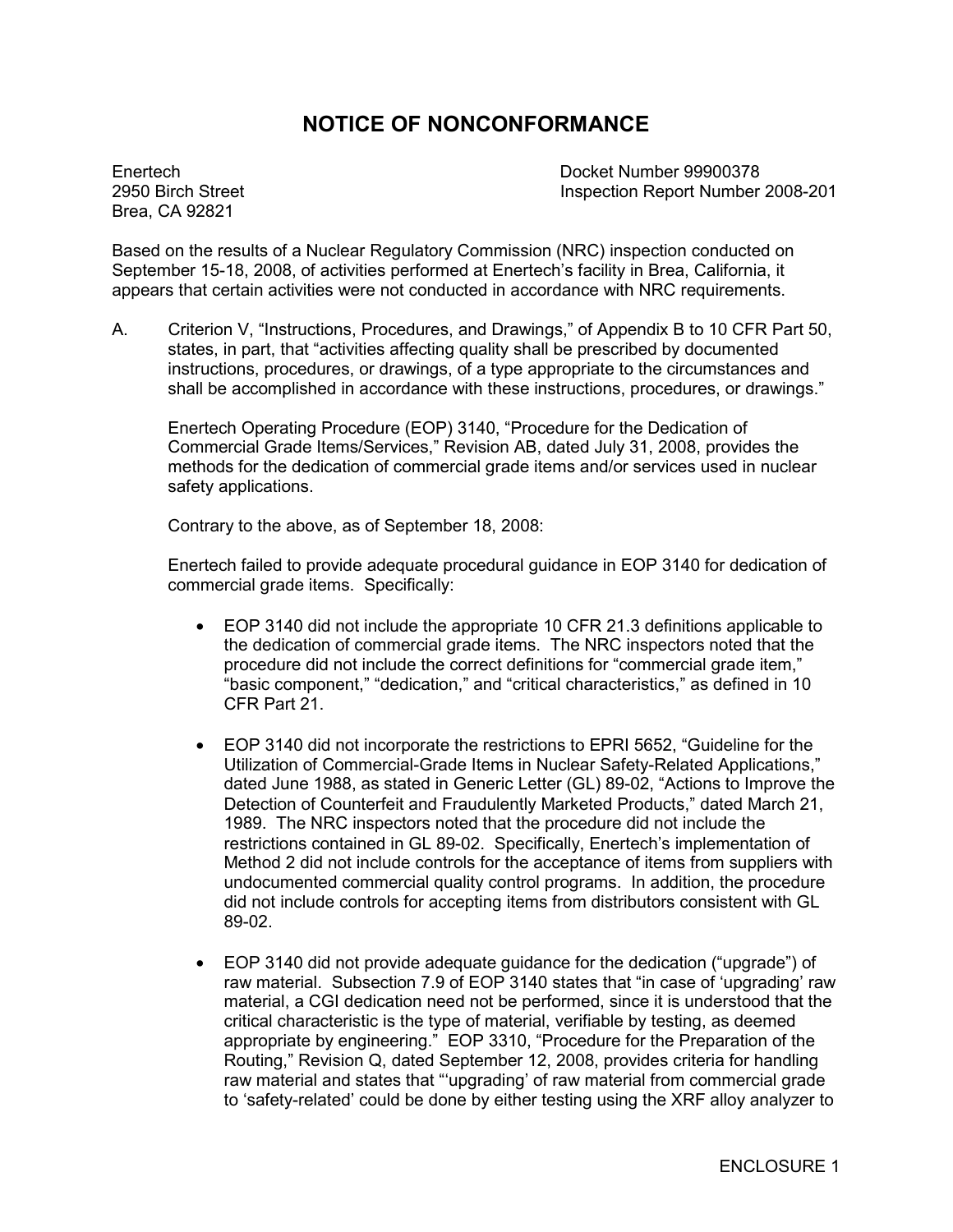confirm material type, or by performing a hardness test to verify the material's tensile strength." The NRC inspectors determined that this process is CGI dedication, not part of the routing process, and should have been described in EOP 3140.

• EOP 3140 did not provide adequate guidance for the development of sampling plans consistent with known industry standards. The NRC inspectors determined that Enertech's sampling plan methodology was inconsistent with the guidance described in EPRI 7218, "Guideline for Sampling in the Commercial-Grade Item Acceptance Process," dated January 1999, for the use of normal, reduced, or tightened sampling plans.

These issues have been identified as examples of Nonconformance 99901377/2008- 201-01.

B. Criterion III, "Design Control," of Appendix B to 10 CFR Part 50, states, in part, that "applicable regulatory requirements and the design basis are correctly translated into specifications, drawings, procedures, and instructions." It also states that "measures shall be established for the selection and review for suitability of application of materials, parts, equipment, and processes that are essential to the safety-related functions of the structures, systems, and components."

Criterion VIII, "Identification and Control of Materials, Parts, and Components," of Appendix B to 10 CFR Part 50, states, in part, that "measures shall be established for the identification and control of materials, parts, and components, including partially fabricated assemblies. These measures shall assure that identification of the item is maintained by heat number, part number, serial number, or other appropriate means, either on the item or on records traceable to the item."

Subsection 3.3.4.2 of Enertech's QAM states, in part, that "adequacy of the design shall be verified by independent design review, alternate calculations, qualification testing, or any combination of these methods."

Section 8.0 of Enertech's QAM states, in part, that this section "establishes controls for identification of items to provide requirements that assure traceability."

Contrary to the above, as of September 18, 2008:

Certain dedication packages reviewed did not include adequate traceability for items tested using the XRF alloy analyzer. The NRC inspectors noted that the dedication plan for two packages for pressure switches and relief valves did not provide adequate traceability to the items selected for test. The NRC inspectors also identified inconsistencies between test results using the XFR alloy analyzer in that some test result sheets were traceable to the test piece and others were not.

This issue has been identified as Nonconformance 99901377/2008-201-02.

C. Criterion II, "Quality Assurance Program," of Appendix B to 10 CFR Part 50 states, in part, that "the program shall provide for indoctrination and training, as necessary, of personnel performing activities affecting quality to assure that suitable proficiency is achieved and maintained."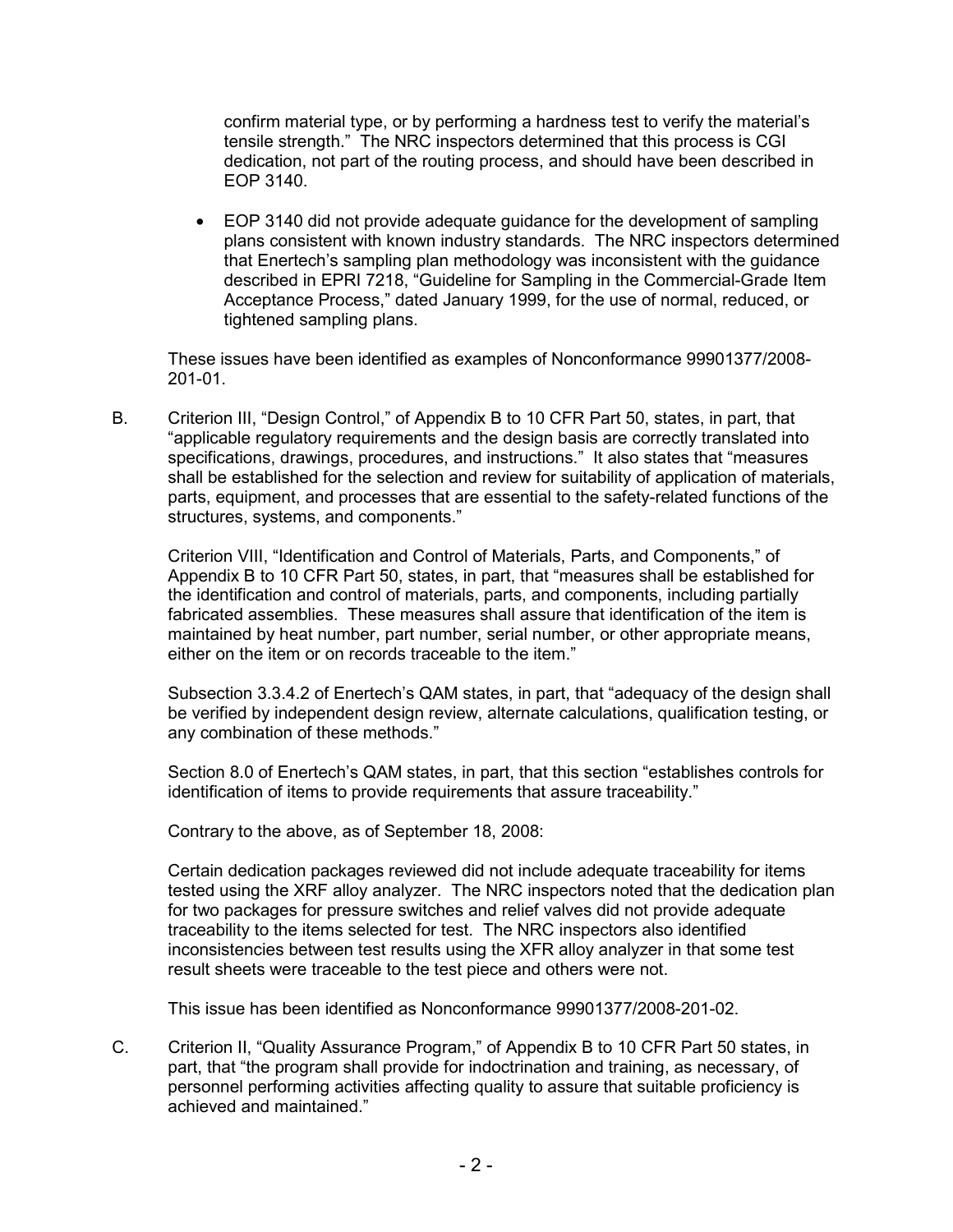Subsection 2.3.6 of Enertech's Quality Assurance Manual (QAM), Revision 14, states, in part, that "The Director of Quality Assurance promotes and maintains effective indoctrination and training for personnel performing or managing activities affecting quality. Training and indoctrination shall be conducted in accordance per the applicable Enertech Operating Procedure (EOP) and documented using a Training Record form. Each Department Manager is responsible for the training of individuals within their department to assure proficiency is established and maintained to this QA Manual and applicable EOP."

Contrary to the above, as of September 18, 2008:

Enertech did not conduct adequate training for the use of sampling plans in commercial grade dedication activities due to inadequate procedural guidance contained in EOP 3140, "Procedure for the Dedication of Commercial Grade Items/Services," Revision AB, dated July 31, 2008. The NRC inspectors inquired about the training activities conducted by Enertech to ensure that responsible individuals maintain proficiency on dedication activities, including implementation of sampling plans as discussed in EPRI 7218, "Guideline for Sampling in the Commercial-Grade Item Acceptance Process," dated January 1999. EOP 3140 did not include an adequate set of controls for sampling plans consistent with EPRI 7218. The NRC inspectors learned that no classroom type training with a training record form had been conducted on EPRI 7218; only self-study training of EOP 3140.

This issue has been identified as Nonconformance 99901377/2008-201-03.

D. Criterion VI, "Document Control," of Appendix B to 10 CFR Part 50, states, in part, that "measures shall be established to control the issuance of documents, such as instructions, procedures, and drawings, including changes thereto, which prescribe all activities affecting quality. These measures shall assure that documents, including changes, are reviewed for adequacy and approved for release by authorized personnel and are distributed to and used at the location where the prescribed activity is performed."

Subsection 6.8.2 of EOP 3140, states, in part, that all dedications shall be documented in the Dedicated Product/Service Log, which is identified in the EOP as Attachment 3140-3.

EOP 3120, "Procedure for Identification, Release, and Revision of Design Documents," Revision R, dated July 30, 2008, provides specific instructions for identification, preparation, release, and revision of design documents. Subsection 6.2.1 states, in part, that document numbers for design documents generated by Enertech shall be obtained from the Drawing Number Register (DNR) (identified as attachment 3120-1) in the Document Control Department.

EOP 3502, "Preparing and Controlling the Engineering Drawing Change Order," Revision M, dated July 31, 2008, provides specific instructions for the use, preparation and distribution of the Engineering Drawing Change Order (ECO). Section 6.3 identifies that the ECO will document changes to CAD drawings. These changes to design and drawings shall be circulated through the checking/approval cycle so that the drawing will have original signatures only for that latest revision. Subsection 6.3.3 states that after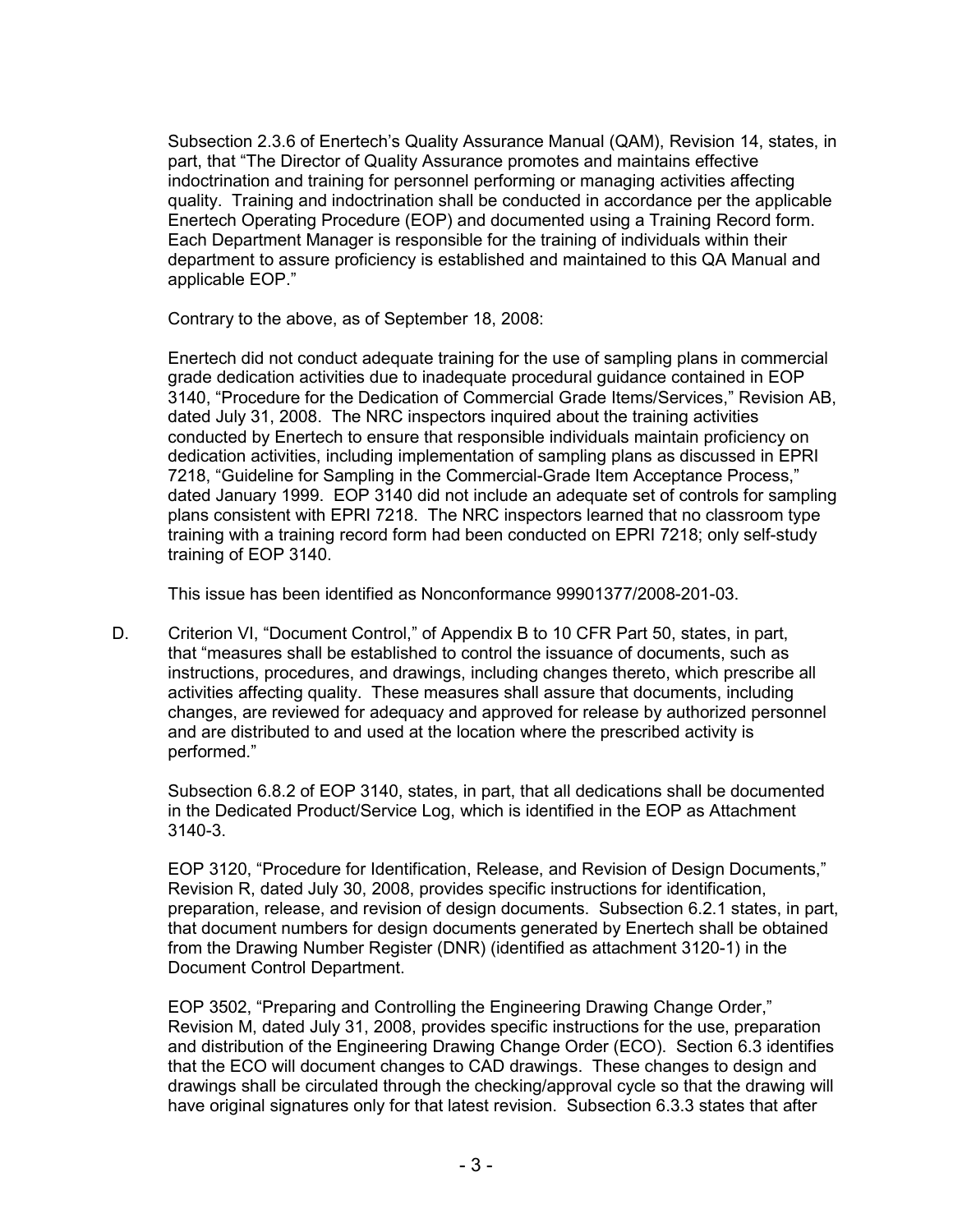the checking/approval cycle, the file update described in EOP 3120 for Filing of Design Document shall be performed.

Subsection 6.5.4 of Enertech EOP 8072, "Procedure for Receiving Inspection," Revision R, dated August 1, 2008, states, in part, that when specified by codes, standards or specifications that include specific identification or traceability requirements (such as identification or traceability of the item to applicable specification and grade of material; heat, batch, lot, part or serial number; or specified inspection, test or other records), the Quality Control Inspector shall verify during Quality Control inspection that all requirements are met. Instructions for inspection of each product form [i.e. castings, forgings/bar, plate, etc.] are maintained in a Receiving Inspection Check List Log in QA (Attachment 8072-1).

Contrary to the above, as of September 18, 2008:

- The Enertech Dedicated Product/Service log located in the inspection area was different from the applicable log currently identified in EOP 3140. Subsection 6.8.2 of EOP 3140 states that all dedications shall be documented in the Dedicated Product/Service Log, (identified as Attachment 3). Additionally, there was no revision control (i.e., Rev. A) on the Attachment in the EOP.
- Enertech did not have the DNR identified as Attachment 3120-1 as required by the latest revision of EOP 3120. Subsection 6.2.1 of EOP 3502 states that "document numbers are obtained from the Drawing Number Registar (DNR) (identified as attachment 3120-1) and should be located in the Document Control Department." While reviewing the latest revision of the EOP, it was found that there was no Attachment 3120-1 in the EOP.
- As required by EOP 3502, Enertech did not have the ECO in the Design Document File or in the Master File for a specific production order. EOP 3502 provides instructions for the use, preparation and distribution of the ECO. Subsection 6.3.3 of EOP 3502 states that "after the checking/approval cycle, the file update described in EOP 3120 for Filing of Design Document shall be performed." Design Report MA22149 identified ECO 5-16415 dated February 28, 2008, that was not in the design document file.
- Enertech has implemented an electronic database (BAAN) to record instructions for inspections of each product form. However, EOP 8072 still requires maintaining the Receiving Inspection Check List Log (Attachment 8072-1), and Enertech did not adequately revise EOP 8072 to reflect the implementation of the BAAN database.

 These issues have been identified as examples of Nonconformance 99901377/2008- 201-04.

E. Criterion VII, "Control of Purchased Material, Equipment and Services," of Appendix B to 10 CFR Part 50, states, in part, that "the effectiveness of the control of quality by contractors and subcontractors shall be assessed by the applicant or designee at intervals consistent with the importance, complexity, and quantity of the product or services."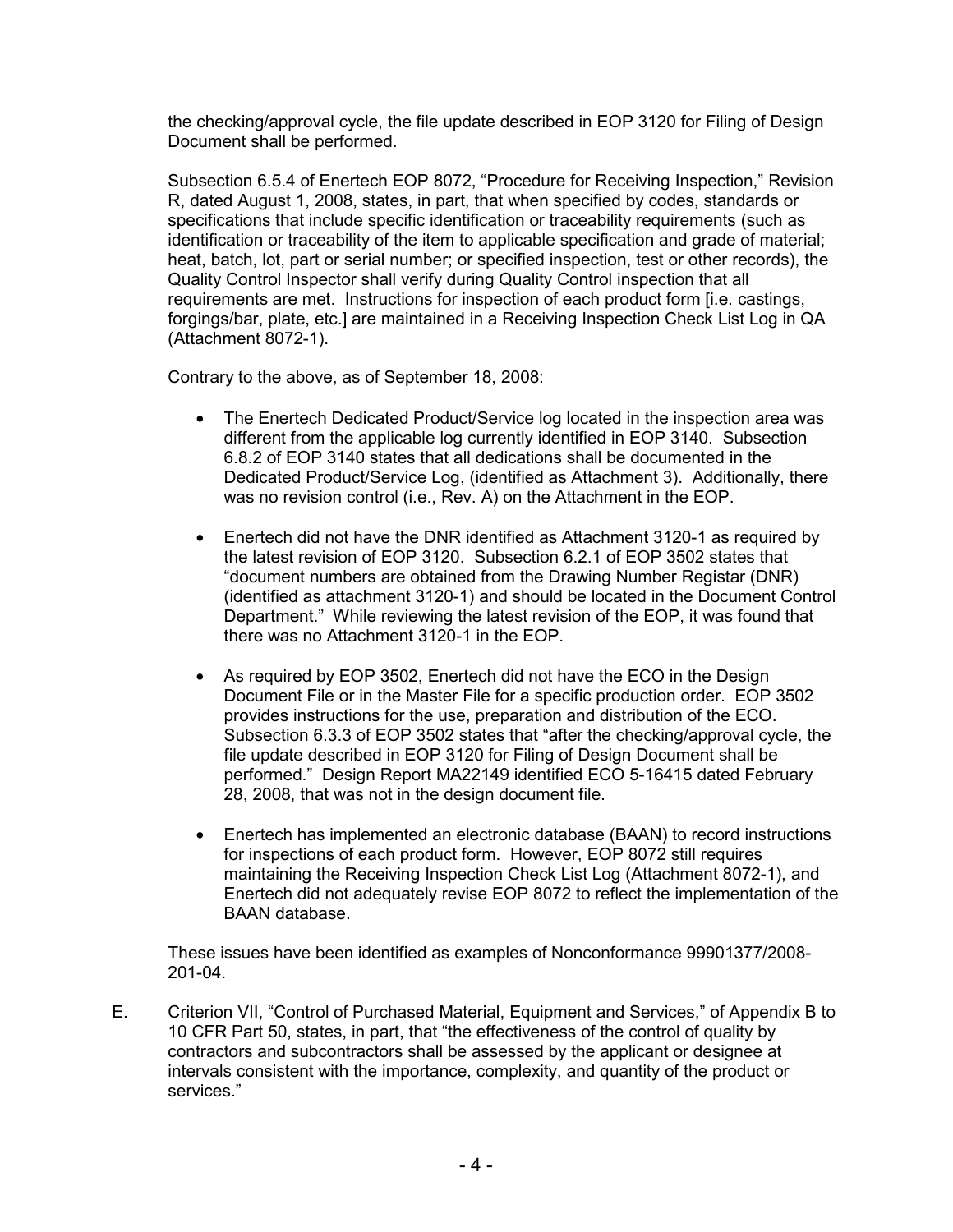Subsection 7.3.2.2 of Enertech's QAM states that non-code suppliers not on the Approved Suppliers List (ASL) may be selected for forming and machining operations when the dimensional requirements for the forming and machining operations can be verified at receipt and the material identification has not been removed by these operations.

 EOP 8072, "Procedure for Receiving Inspection," Revision R, dated August 1, 2008, Subsection 6.5.1, states, in part, that safety-related items can be procured from a supplier not on the ASL. Subsection 6.5.2 states that safety-related components may be machined by suppliers not on the ASL.

Contrary to the above, as of September 18, 2008:

Enertech procedural controls governing purchased material, equipment, and services do not always require the assessment of the effectiveness of contractors and subcontractors control of quality and allows for purchase of safety-related components and services from suppliers without such assessment. QAM Subsection 7.3.2.2 states that non-code suppliers not on the ASL may be selected for forming and machining operations when the dimensional requirements for the forming and machining operations can be verified at receipt and the material identification has not been removed by these operations. Furthermore, Subsection 6.5.1 of EOP 8072, states that safety-related items can be procured from a supplier not on the ASL and Subsection 6.5.2 of EOP 8072 states that safety-related components may be machined by suppliers not on the ASL. Specifically, EOP 8072 allows Enertech to procure safety-related items from suppliers not included on the ASL for these situations.

This issue has been identified as Nonconformance 99901377/2008-201-05.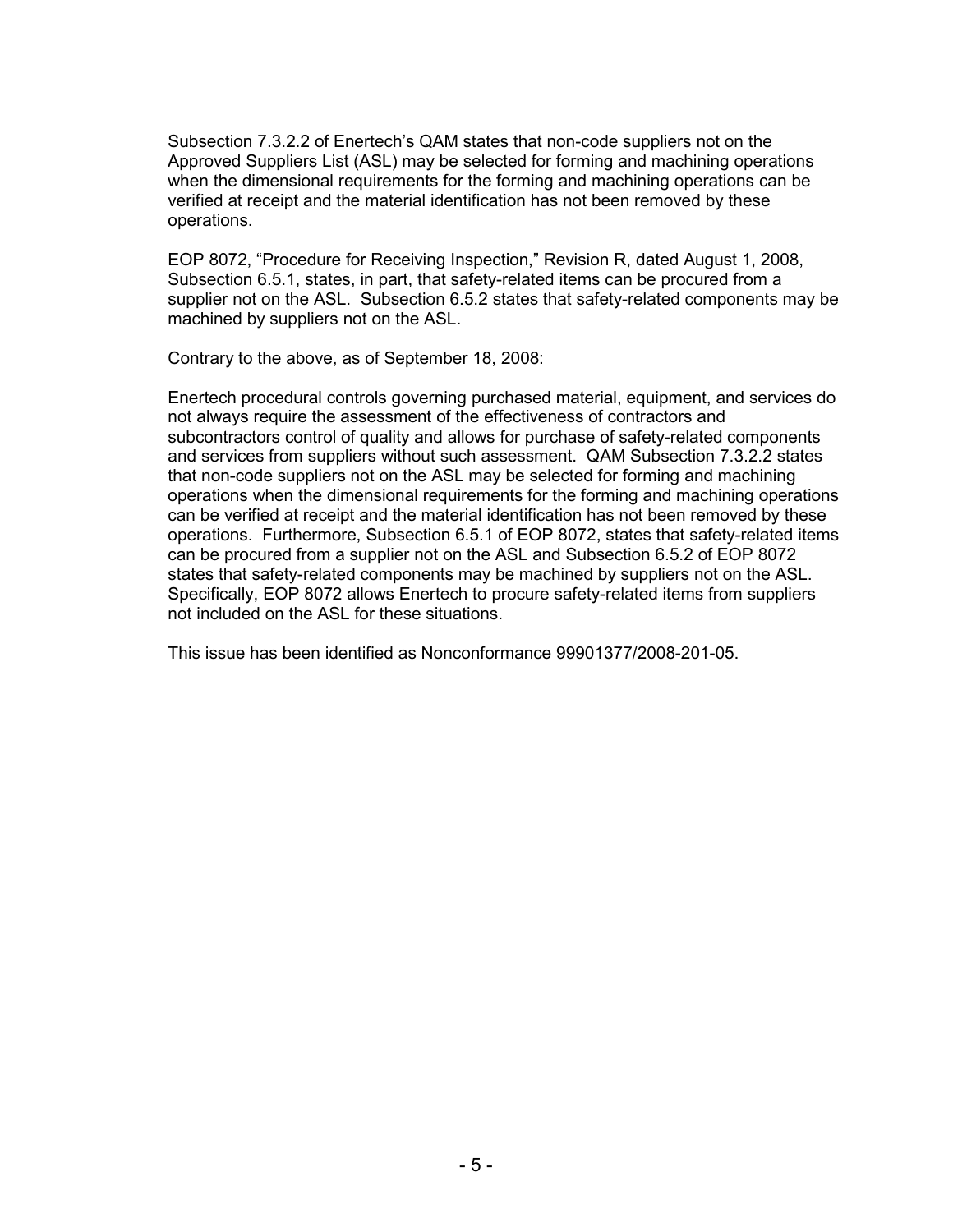#### **U.S. NUCLEAR REGULATORY COMMISSION OFFICE OF NEW REACTORS DIVISION OF CONSTRUCTION INSPECTION AND OPERATIONAL PROGRAMS**

## **VENDOR INSPECTION REPORT**

| Docket No.:              |                                                         | 99901377                                                                                                                                                                                                                                                                                                                                                                                                                                       |                                                                                                                 |                |  |  |
|--------------------------|---------------------------------------------------------|------------------------------------------------------------------------------------------------------------------------------------------------------------------------------------------------------------------------------------------------------------------------------------------------------------------------------------------------------------------------------------------------------------------------------------------------|-----------------------------------------------------------------------------------------------------------------|----------------|--|--|
| Report No.:              |                                                         | 99901377/2008-201                                                                                                                                                                                                                                                                                                                                                                                                                              |                                                                                                                 |                |  |  |
| Vendor:                  |                                                         | Enertech<br>2950 Birch Street<br>Brea, CA 92821<br>(714) 528-2301                                                                                                                                                                                                                                                                                                                                                                              |                                                                                                                 |                |  |  |
| Vendor Contact:          |                                                         | John Dekleine<br><b>Quality Assurance Director</b><br>RDeKleine@curtisswright.com                                                                                                                                                                                                                                                                                                                                                              |                                                                                                                 |                |  |  |
| Nuclear Industry:        |                                                         | Enertech is a Division of the Curtiss-Wright Flow Control<br>Company. Enertech is a major supplier of safety-related ASME<br>Code valves, safety-related pumps (including spare parts,<br>upgrades, maintenance, etc.), large bore and pipe support<br>snubbers, pneumatic actuators, motors, safety-related<br>instrumentation, diagnostic and test equipment, service and<br>repair, and engineering services to the nuclear power industry. |                                                                                                                 |                |  |  |
| <b>Inspection Dates:</b> |                                                         | September 15-18, 2008                                                                                                                                                                                                                                                                                                                                                                                                                          |                                                                                                                 |                |  |  |
| Inspection Team:         |                                                         | <b>Richard McIntyre</b><br>Yamir Diaz-Castillo<br>Michael Morgan<br><b>Greg Galletti</b><br>Milton Concepcion<br>Paul Prescott<br><b>Eric Reichelt</b>                                                                                                                                                                                                                                                                                         | NRO/DCIP/CQVB<br>NRO/DCIP/CQVB<br>NRO/DCIP/CQVB<br>NRO/DCIP/CQVP<br>NRR/DCIP/CQVP<br>NRR/DE/EQVB<br>NRO/DE/CIB2 | Lead Inspector |  |  |
| Approved By:             | /RA/                                                    |                                                                                                                                                                                                                                                                                                                                                                                                                                                |                                                                                                                 | 12/04/2008     |  |  |
|                          | John A. Nakoski, Chief<br><b>Office of New Reactors</b> | Quality & Vendor Branch 2<br>Division of Construction Inspection<br>& Operational Programs                                                                                                                                                                                                                                                                                                                                                     |                                                                                                                 | Date           |  |  |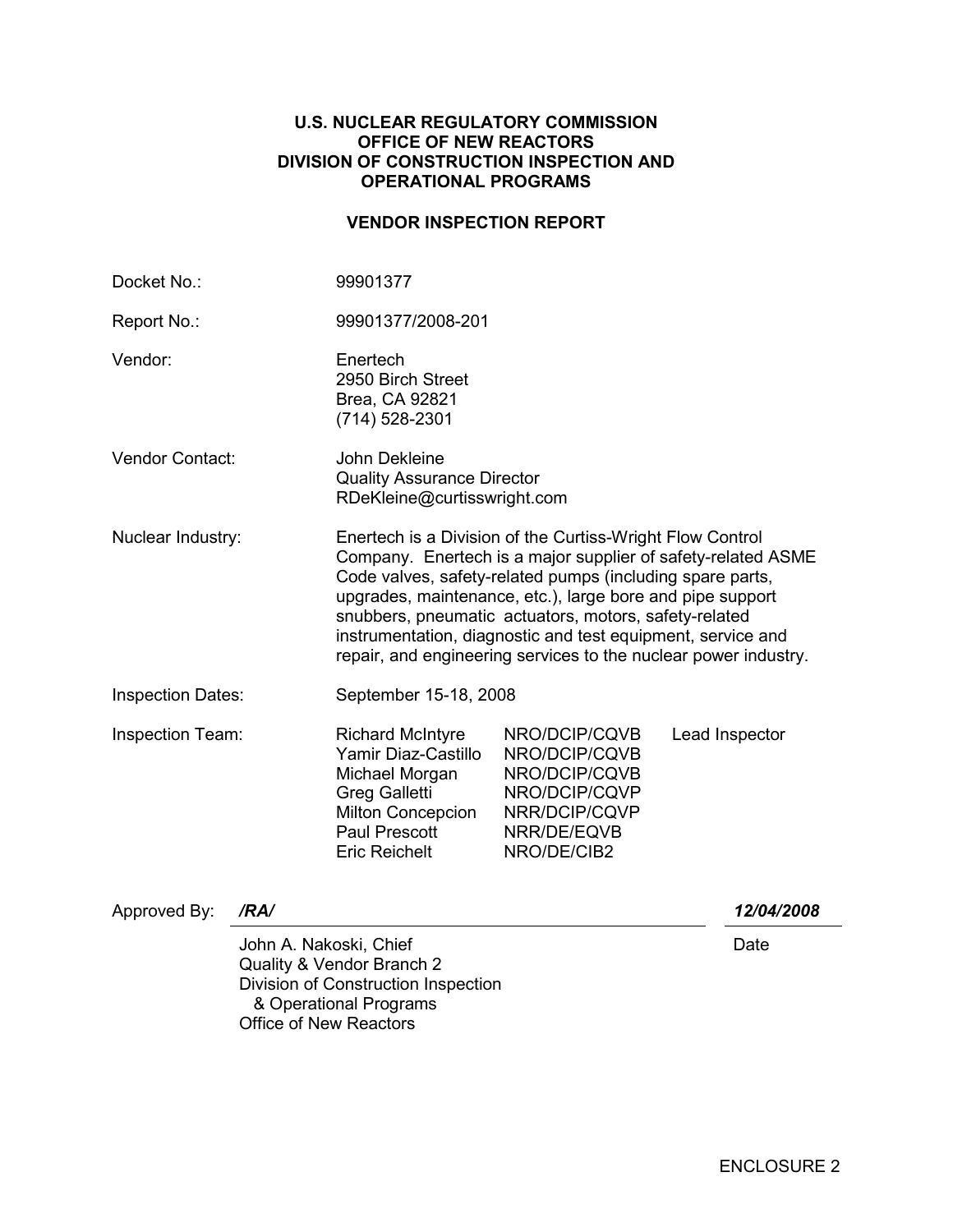# **EXECUTIVE SUMMARY**

### Enertech 99901377/2008-201

The purpose of this inspection was to verify the implementation of the Enertech's quality assurance (QA) program and the program under Title 10, Part 21, "Reporting of Defects and Noncompliance," of the *Code of Federal Regulations* (Part 21). The U.S. Nuclear Regulatory Commission (NRC) inspectors reviewed selected portions of Enertech's QA and 10 CFR Part 21 controls established and implemented to meet the regulations set forth in Appendix B, "Quality Assurance Criteria for Nuclear Power Plants and Fuel Reprocessing Plants," to 10 CFR Part 50, "Domestic Licensing of Process and Utilization Facilities," and 10 CFR Part 21, respectively. The NRC conducted the inspection at the Enertech facility in Brea, California.

The following were the NRC inspection bases:

- Appendix B to 10 CFR Part 50
- 10 CFR Part 21

The NRC inspectors implemented Inspection Procedure (IP) 43002, "Routine Inspections of Nuclear Vendors;" IP 43004, "Inspection of Commercial-Grade Dedication Programs;" and IP 36100, "Inspection of 10 CFR Part 21 and 50.55(e) Programs for Reporting Defects and Nonconformance" during the conduct of this inspection.

There were no previous NRC inspections performed at Enertech's facility prior to this inspection. The results of the inspection are summarized below.

With the exception of the areas described below, the NRC inspectors concluded that Enertech's QA policies and procedures were in compliance with the applicable requirements of 10 CFR Part 21 and Appendix B to 10 CFR Part 50 and that Enertech personnel were implementing these policies and procedures effectively.

#### Instructions, Procedures, and Drawings

The NRC inspectors issued Nonconformance 99901377/2008-201-01 for Enertech's failure to adopt effective commercial grade dedication procedures. Specifically, Enertech's procedure for commercial grade dedication did not include the following guidance: 1) Appropriate 10 CFR 21.3 definitions applicable to the dedication of commercial grade items, 2) appropriate restrictions to EPRI 5652 as stated in GL 89-02, 3) adequate guidance for the dedication ("upgrade") of raw material, and 4) adequate guidance for the development of sampling plans consistent with known industry standards.

#### Design Control

The NRC inspectors issued Nonconformance 99901377/2008-201-02 for Enertech's failure to provide adequate traceability for tested items in dedication packages as part of Enertech's commercial grade dedication process.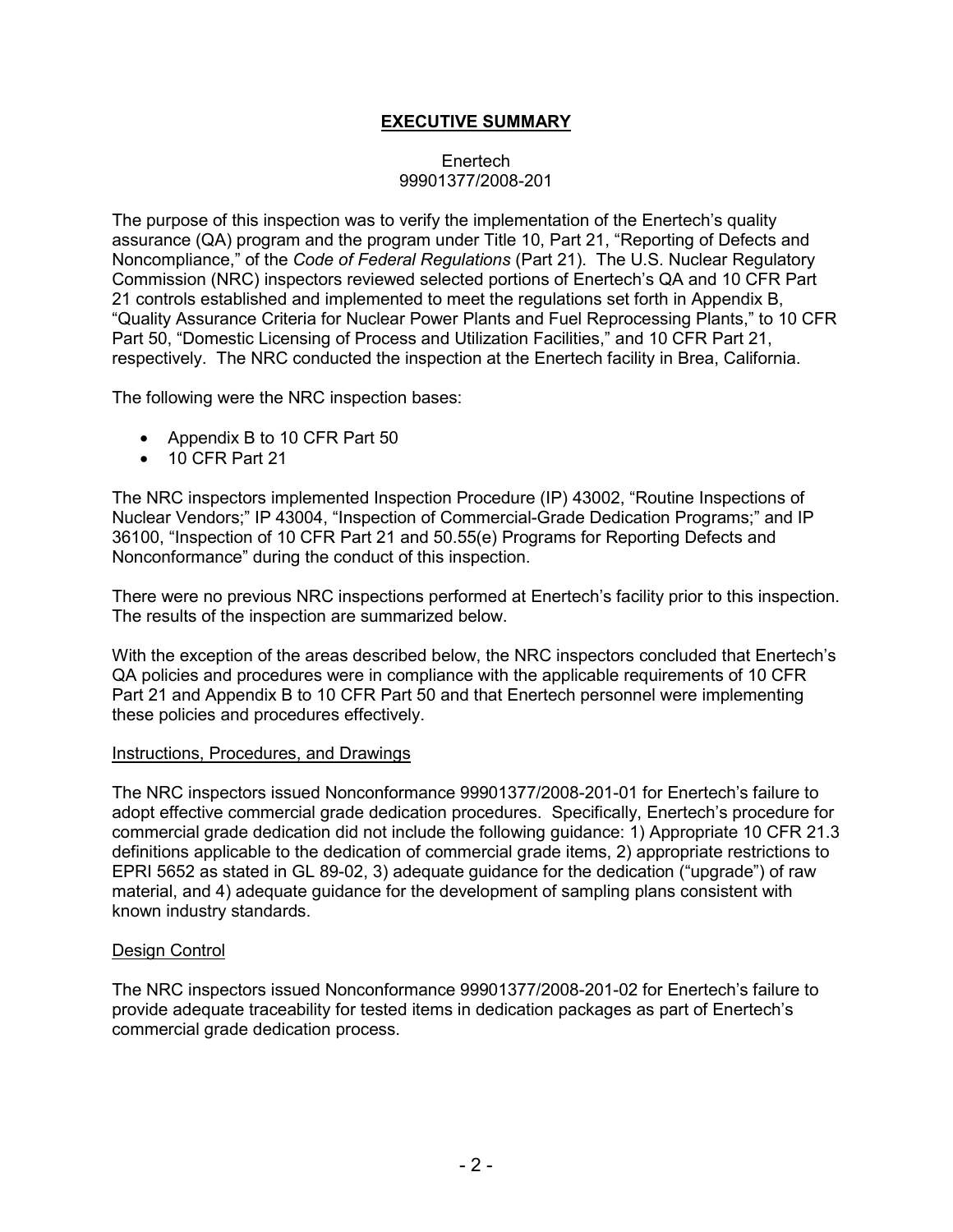### Quality Assurance Program – Training and Qualification

The NRC inspectors issued Nonconformance 99901377/2008-201-03 for Enertech's failure to provide adequate training for the use of sampling plans in commercial grade dedication activities due to inadequate procedural guidance contained in EOP 3140, "Procedure for the Dedication of Commercial Grade Items/Services."

#### Document Control

The NRC inspectors issued Nonconformance 99901377/2008-201-04 for Enertech's failure to effectively implement and maintain quality assurance procedures associated with document control. EOP 8072 requires that instructions for inspection of safety-related and ASME code items and services are maintained in a Receiving Inspection Check List Log in QA. The Receiving Inspection Check List Log in QA is no longer maintained, and as of July 2005, was replaced with the use of an electronic database (BAAN). This process change was adequately captured in a revision to the QA Manual but was not adequately incorporated into EOP 8072.

#### Control of Purchased Material, Equipment, and Services

The NRC inspectors issued Nonconformance 99901377/2008-201-05 for Enertech's failure to provide adequate oversight of contractors and subcontractors by allowing the purchase of safety-related components and services from suppliers without an assessment of the effectiveness of the supplier's quality controls.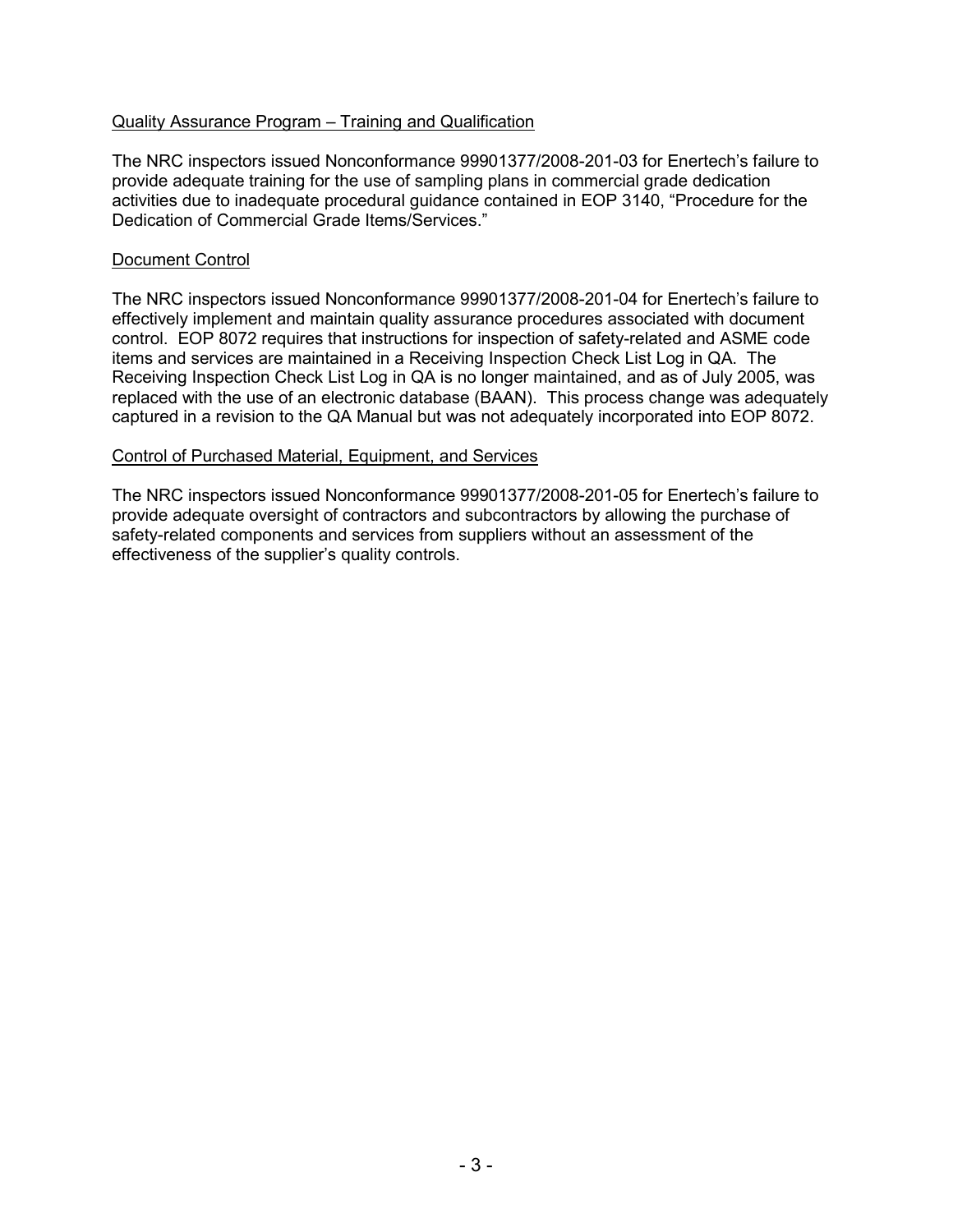# **REPORT DETAILS**

## 1. 10 CFR Part 21 Program

### a. Inspection Scope

The Nuclear Regulatory Commission (NRC) inspectors reviewed Enertech's policies and implementing procedures that govern the 10 CFR Part 21 program to verify compliance with the requirements of 10 CFR Part 21, "Reporting of Defects and Noncompliances." In addition, the NRC inspectors evaluated the 10 CFR Part 21 postings and a sampling of Enertech's purchase orders (POs) for compliance with the requirements of 10 CFR 21.6, "Posting Requirements," and 10 CFR 21.31, "Procurement Documents," respectively. Specifically, the NRC inspectors reviewed the following policies and procedures established by Enertech:

- Enertech Quality Assurance Manual (QAM), Section 4, "Procurement Document Control,"  $4<sup>th</sup>$  Edition, Revision 14, dated August 13, 2008.
- Enertech Operating Procedure (EOP) 8200, "Employee Non-Discrimination Rights, and Reporting Requirements Concerning Defects & Noncompliance", Revision "L", dated July 2, 2008.
- EOP 8160, "Procedure for Corrective Action", Revision "Q", dated April 28, 2008.
- EOP 8150, "Processing of Nonconforming Material Reports", Revision "V", dated August 1, 2008.
- b. Observations and Findings

### b.1 Postings

The NRC inspectors evaluated Enertech's compliance with the posting requirements of 10 CFR 21.6. The NRC inspectors found that Enertech had posted notices that included a copy of Section 206 of the Energy Reorganization Act of 1974, a current copy of 10 CFR Part 21, a current copy/revision of Enertech EOP 8200, and a notice which included the name and telephone number of Enertech's 10 CFR Part 21 contact: Enertech's Quality Assurance (QA) Director.

# b.2 10 CFR Part 21 Procedure

EOP 8200 outlines the procedure and responsibilities to identify, control, document, and resolve conditions used for the reporting of defects and noncompliance discovered at Enertech or products returned by customers. During the review of the procedure, the NRC inspectors noted that this procedure contained adequate guidance to meet the regulatory requirements of 10 CFR Part 21.

Section 7.10 of EOP 8160 states that corrective action requests (CARs) will be trended quarterly and during this trend assessment CARs will be evaluated for 10 CFR Part 21 applicability. The NRC inspectors further noted that Subsection 6.8.5(f) of EOP 8150 provides instructions for the initial evaluation of defects during the preparation of an Enertech Nonconforming Material Reports (NMRs) and that during the preparation of the NMRs, an initial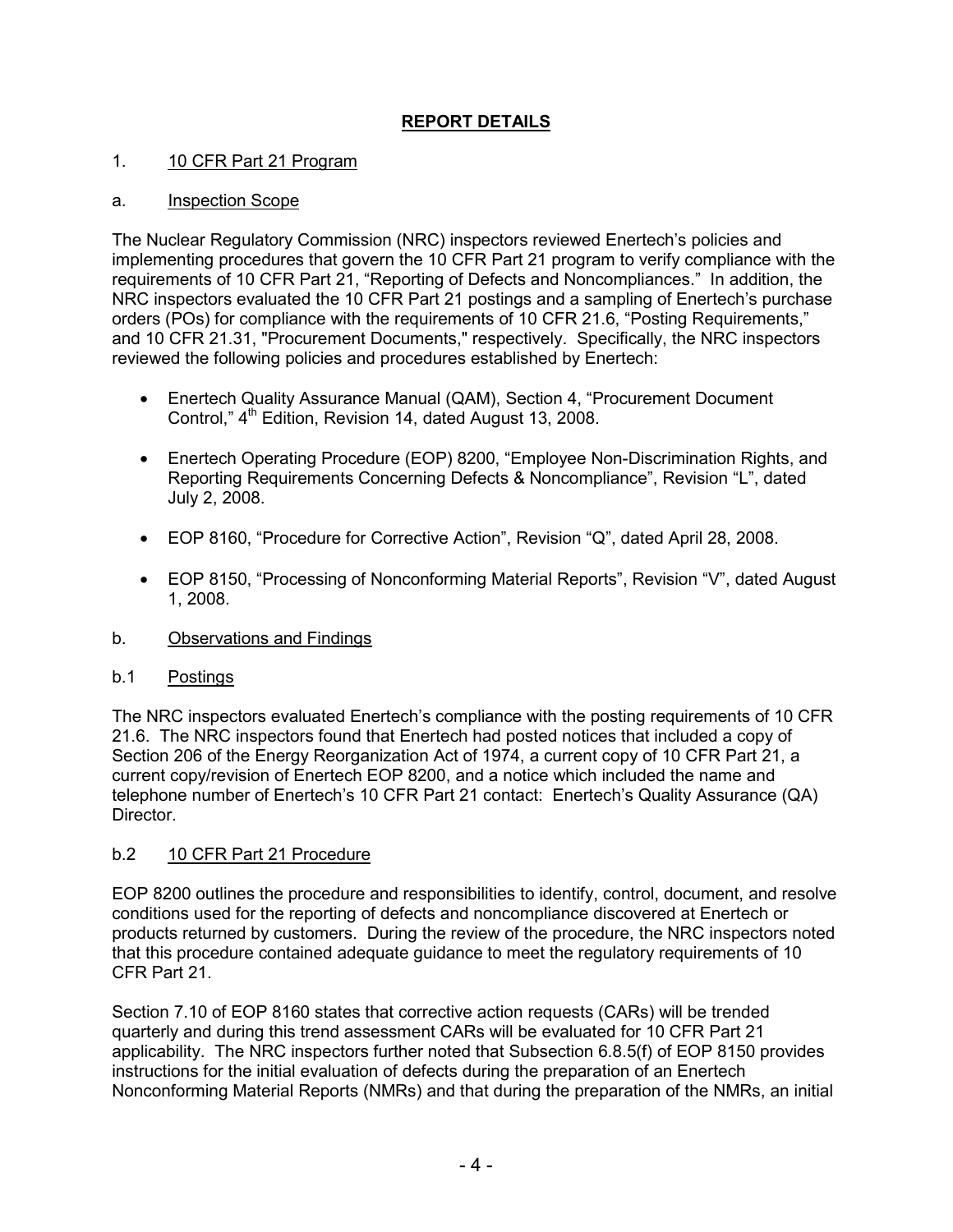assessment of Part 21 applicability is presented. Sections 6.4 and 6.5 of EOP 8200 provide additional guidance/instruction for the discovery of the defect, and further evaluation of the nonconformance/defect for possible 10 CFR Part 21 processing. Subsection 6.5.1 of EOP 8200 states that a Part 21 evaluation file will be established by Enertech's QA Director and Subsection 6.5.4 of the EOP states that the General Manager of Enertech will be approached for final approval and concurrence if a defect has been determined to be potentially reportable.

The NRC inspectors discussed Enertech's 10 CFR Part 21 program with Enertech's QA Director, one of Enertech's QA Engineers and two of Enertech's Product Engineers. The NRC inspectors determined that EOP 8160 and 8150 contained adequate procedural guidance to initiate Enertech's 10 CFR Part 21 process when a CAR or NMRs evaluation determined that a reportable defect exists. The NRC inspectors also determined that Enertech's staff was knowledgeable about the conditions that would warrant a 10 CFR Part 21 evaluation.

# b.3 10 CFR Part 21 Implementation

The NRC inspectors requested copies of records of 10 CFR Part 21 evaluations that Enertech had completed. The inspectors discovered that Enertech management had performed only one potential 10 CFR Part 21 evaluation as a result of an identified deviation. The evaluation completed on April 7, 2005, determined that the issue, a product assessment/evaluation inconsistent with Enertech procedures, did not present a substantial safety hazard (SSH) and that a further evaluation of the issue was not required. The issue was therefore removed by Enertech management from any further 10 CFR Part 21 considerations.

# b.4 Purchase Orders (POs)

The NRC inspectors reviewed four Enertech and Enertech Supplier POs and verified that Enertech had implemented a program consistent with the requirements described in 10 CFR 21.31 regarding specifying the applicability of 10 CFR Part 21 in its POs for basic components.

Subsection 4.3.2(H) of Enertech's QAM requires POs to contain 10 CFR 21 requirements as appropriate. Enertech imposes the requirements of 10 CFR Part 21 on its qualified suppliers having programs meeting the requirements of Appendix B to 10 CFR Part 50. All reviewed POs contained the above 10 CFR Part 21 provision.

# c. Conclusions

The NRC inspectors concluded that Enertech's program requirements for 10 CFR Part 21 were consistent with the regulatory requirements of 10 CFR Part 21 and were being effectively implemented.

# 2. Commercial Grade Item Dedication

a. Inspection Scope

The NRC inspectors reviewed Enertech's QA policies and implementing procedures that govern the dedication of commercial grade items (CGIs) for use in safety-related applications to verify compliance with applicable regulatory requirements. Specifically, the NRC inspectors reviewed the following procedures established by Enertech: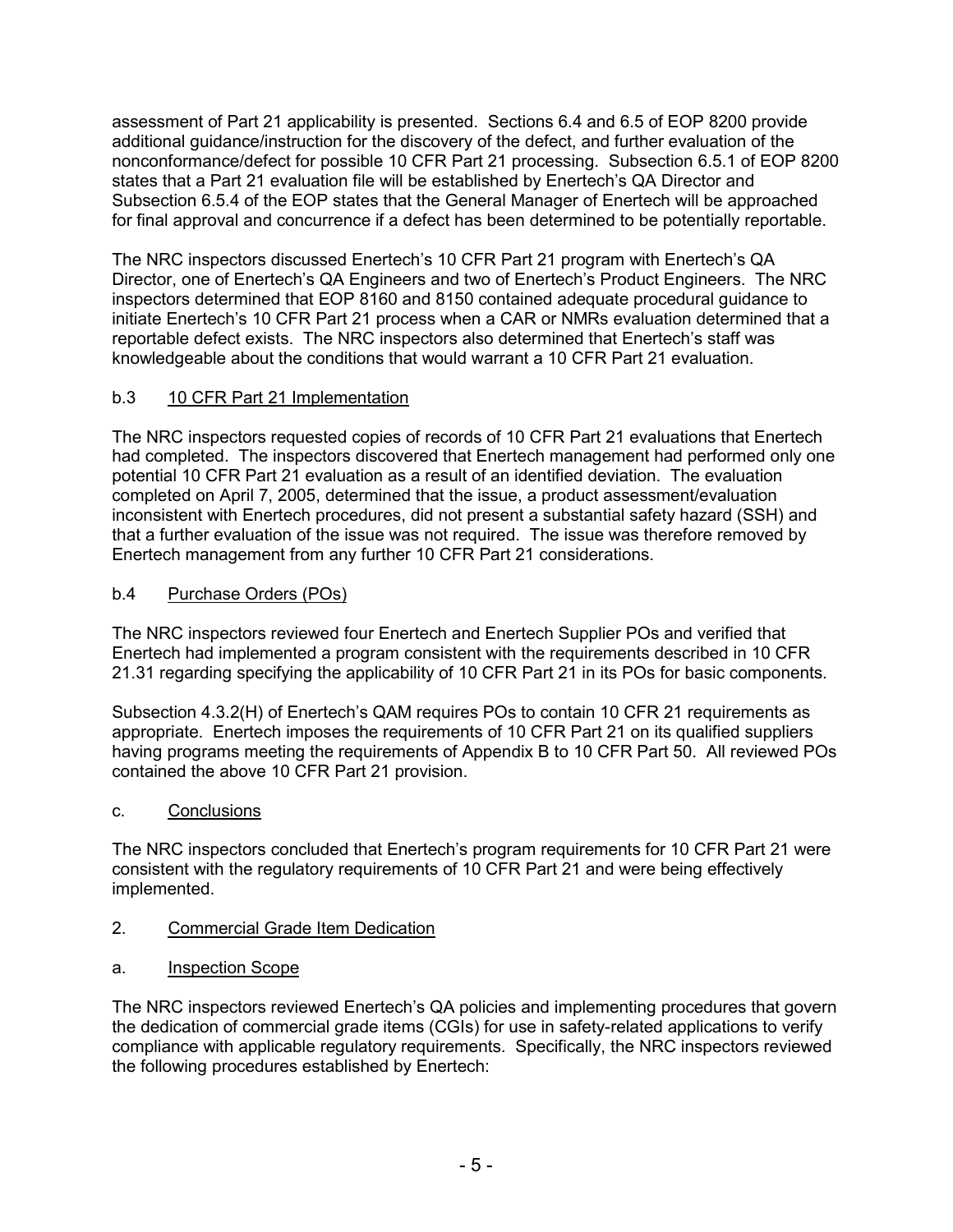- EOP 3140, "Procedure for the Dedication of Commercial Grade Items/Services," Revision AB, dated July 31, 2008.
- EOP 3310, "Procedure for the Preparation of the Routing," Revision Q, dated September 12, 2008.

The NRC inspectors also reviewed several dedication packages, including dedication plans, the criteria for the selection of critical characteristics, the basis for sampling plan selection, and the selection of verification methods to verify effective implementation of the Enertech's commercial grade items (CGIs) dedication process.

### b. Observations and Findings

EOP 3140 provides the details and instructions describing the authority, responsibilities, and methods to be implemented by Enertech to dedicate and control CGIs in safety-related applications. The NRC inspectors noted that EOP 3140 provided adequate controls for dedication activities, including CGI evaluation criteria, procurement controls, acceptance/rejection criteria consistent with safety function, material traceability controls, and controls for receipt inspection and test activities.

During the review of EOP 3140, the NRC inspectors noted that the procedure did not include the correct definitions for "commercial grade item," "basic component," "dedication," and "critical characteristics," as defined in 10 CFR Part 21. This omission is significant since the terms "basic component" and "dedication" embody the regulatory process that, once effectively implemented, culminates in a successful CGI dedication program. This issue is an example of a failure to adopt effective dedication procedures and has been identified as part of Nonconformance 99901377/2008-201-01.

The NRC inspectors confirmed that Enertech implements the methods contained in EPRI 5652, "Guideline for the Utilization of Commercial Grade Items in Nuclear Safety-Related Applications," dated June 1988, for dedication activities. EPRI 5652 provides four methods of accepting a CGI, including: Method 1, "Special Tests and Inspection;" Method 2, "Commercial Grade Survey of Supplier;" Method 3, "Source Verification;" and Method 4, "Acceptable Supplier/Item Performance Record." Enertech implements Methods 1, 2, and 3 for the verification of critical characteristics in EOP 3140. However, the NRC inspectors noted that the procedure did not include the restrictions contained in Generic Letter (GL) 89-02, "Actions to Improve the Detection of Counterfeit and Fraudulently Marketed Products," dated March 21, 1989. Specifically, Enertech's implementation of Method 2 did not include controls for the acceptance of items from suppliers with undocumented commercial quality control programs. In addition, the procedure did not include controls for accepting items from distributors consistent with GL 89-02. This issue is another example of a failure to adopt effective dedication procedures and has been identified as part of Nonconformance 99901377/2008-201-01.

The NRC inspectors performed a sample review of dedication plans to verify adequate implementation of the dedication process. The following dedication plans were reviewed:

- Air Piston Actuator; Purchase Order No.: 116129-1; Production Order No.: 632854.
- Potentiometer; Purchase Order No.: 114591-1; Production Order No.: MR40908.
- Bridge Rectifiers: Purchase Order No.: 114882: Production Order No.: MR31182.
- Pressure switch; Purchase Order No.: 114568-4; Production Order No.: MR40958.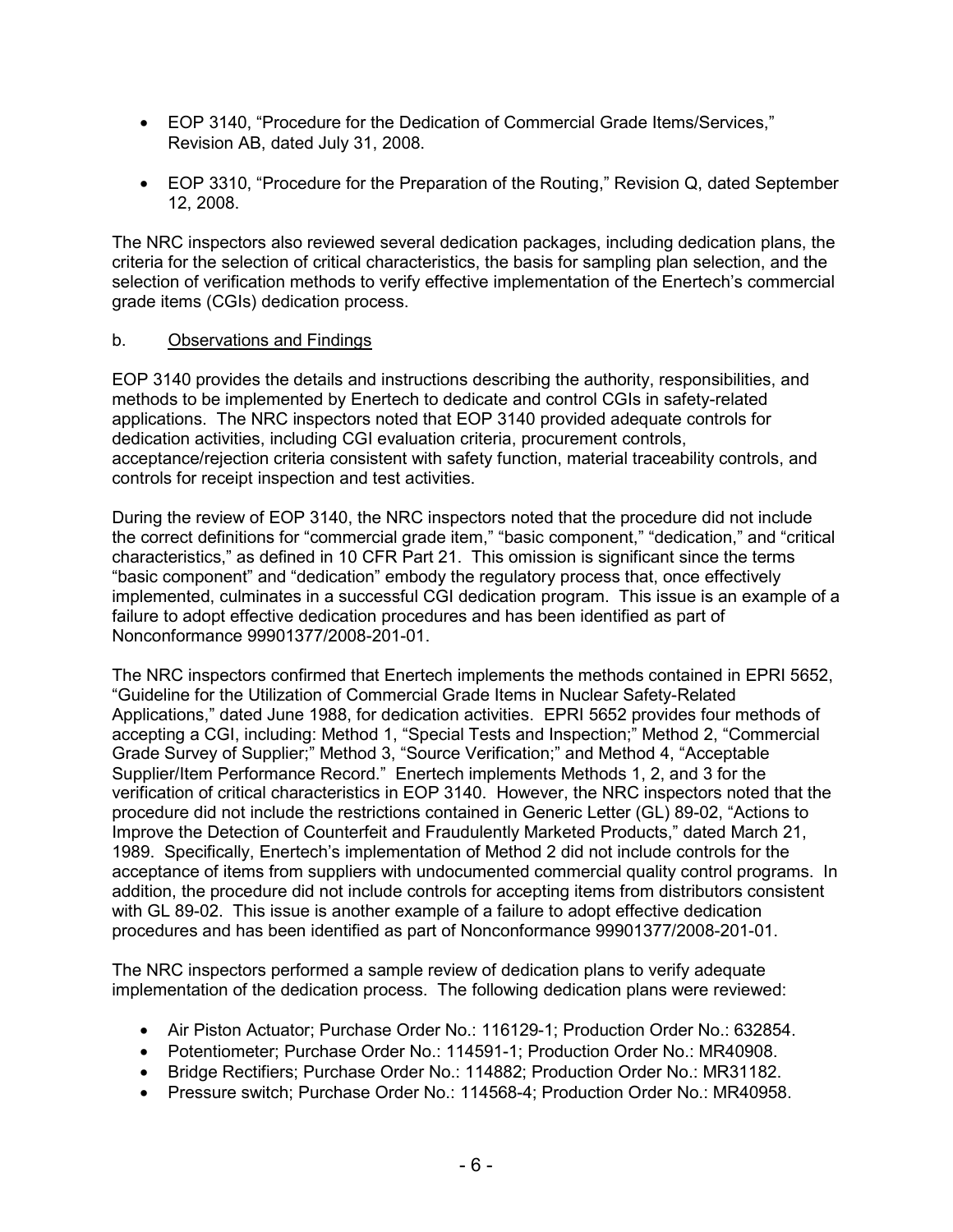- Pressure switches; Purchase Order No.: 114568; Production Order No.: MR32493.
- Impellers; Purchase Order No.: 115718-1; Production Order No.: 603725.
- Relief valve: Purchase Order No.: 201689: Production Order No.: 632926.
- Relief valve cartridge; Purchase Order No.: 201689; Production Order No.: 632926.

In discussions with Enertech responsible personnel, the NRC inspectors learned that Enertech utilized sampling plans for the verification of critical characteristics in the majority of their dedication plans. The NRC inspectors reviewed the procedural guidance related to the use of sampling plans for dedicated items and noted that EOP 3140 referred to EPRI 7218, "Guideline for Sampling in the Commercial-Grade Item Acceptance Process," dated January 1999, for lot formation and sampling plan methodology. The NRC inspectors also noted that Subsection 7.12 of EOP 3140 only provided guidance related to lot formation by incorporating selective criteria from EPRI 7218. Specifically, EOP 3140 provided guidance for the use of normal, reduced, or tightened sampling plans based on the established traceability of items supplied by one or multiple manufacturers. However, during the review of several dedication packages and the discussion of their content with responsible Enertech personnel, the NRC inspectors determined that these criteria needed to be combined with other qualitative factors to ensure adequate selection and implementation of sampling plans. Specifically, the NRC inspectors noted the following:

- The selection of a specific sampling plan did not consider factors such as safety significance of the item, adequacy of supplier controls, complexity of the item, and performance history of the item.
- Sampling plans did not establish their applicability to destructive tests or inspections or nondestructive tests or inspections, nor did it refer to the respective Tables in EPRI 7218 that provide recommendations for sampling plan sample size.
- There is no guidance to provide an engineering justification in cases where a lot or batch is rejected and the dedication plan needs to be revised to change the sampling plan. This is important to assure that the basis for the selection of a sampling plan remains valid after rejection of a lot and/or batch has occurred. Although the NRC inspectors were able to interview responsible personnel and confirm that once an item is found defective, the complete lot is rejected or test and/or inspections are performed on 100% of the items in a lot, this was not captured in EOP 3140.

Enertech's sampling practice for dedicating commercial grade items needs to include appropriate engineering involvement, provide adequate qualitative factors, and should be consistent with the guidance described in EPRI 7218 to ensure that all parts supplied as basic components for use in nuclear safety-related applications conform to the applicable procurement specification requirements. These issues are examples of a failure to adopt an effective dedication program and have been identified as part of Nonconformance 99901377/2008-201-01.

The NRC inspectors reviewed the guidance provided in EOP 3140 for the dedication of raw material. Subsection 7.9 of EOP 3140 states that "in case of 'upgrading' raw material, a CGI dedication need not be performed, since it is understood that the critical characteristic is the type of material, verifiable by testing, as deemed appropriate by engineering." The NRC inspectors inquired about this statement and learned that EOP 3310 provided criteria for handling raw material. Specifically, Subsection 6.4.11 of EOP 3310 states that 'upgrading' of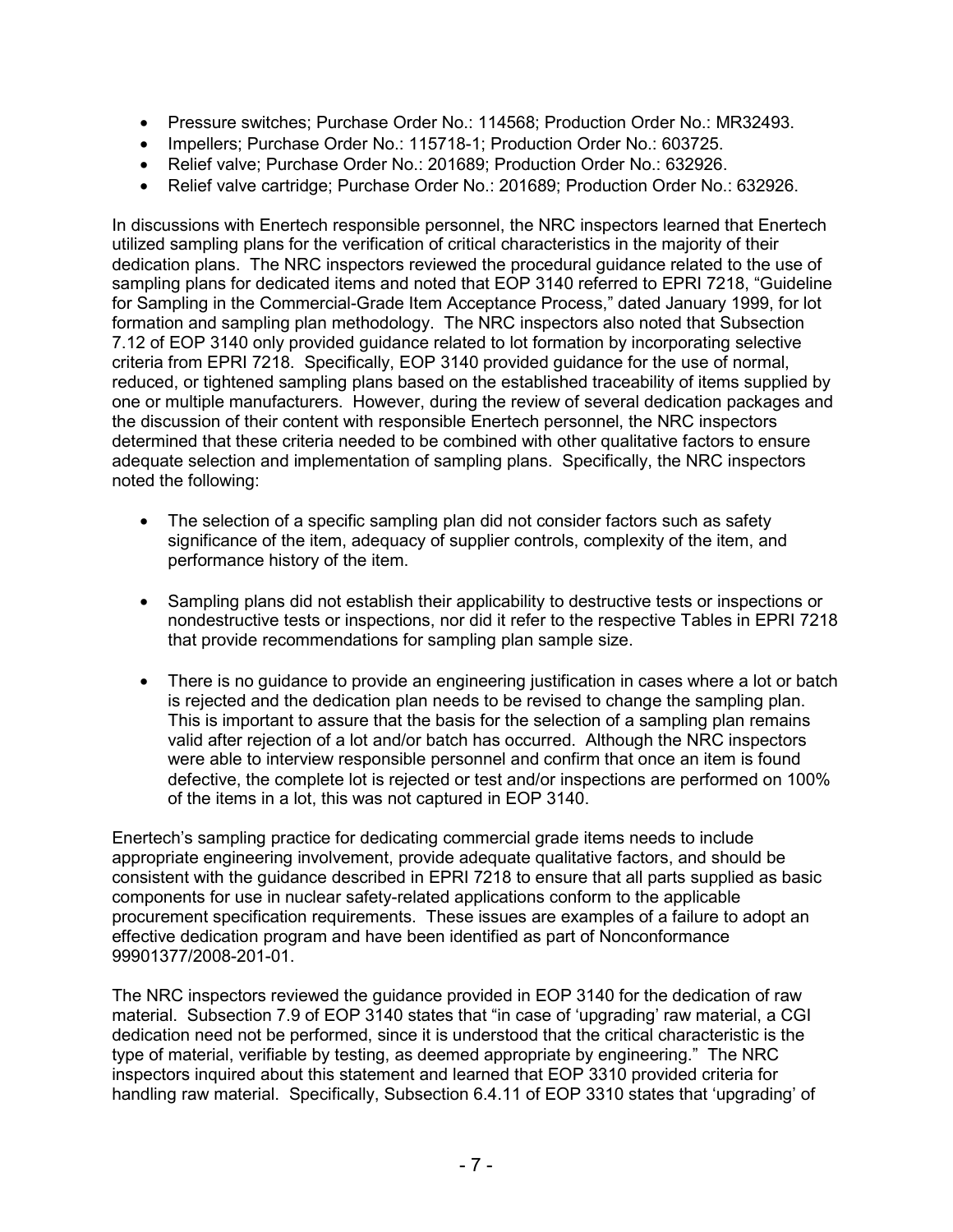raw material from commercial grade to 'safety-related' could be done by either testing using the XRF alloy analyzer to confirm material type, or by performing a hardness test to verify the material's tensile strength. After several discussions with Enertech's responsible personnel, the NRC inspectors determined that this upgrading process is CGI dedication, not part of the routing process, and should have been described in EOP 3140. For dedication of raw material, verification of material type and heat treatment are critical characteristics that should be verified; however, in absence of a specific safety function and application, this 'upgrading' process described by Enertech does not provide reasonable assurance that the dedicated material will perform adequately in service. Additional engineering evaluation is needed to ensure that the critical characteristics selected for acceptance (which could include design, material, and performance characteristics) provide reasonable assurance that the item will perform its intended safety function. This issue is an example of a failure to adopt effective dedication procedures and has been identified as part of Nonconformance 99901377/2008-201-01.

While reviewing dedication packages, the NRC inspectors noted that the dedication plan for two of the packages selected for review did not provide adequate traceability to the items selected for test. The NRC inspectors also identified inconsistencies between test results using the XFR alloy analyzer in that some test result sheets were traceable to the test piece and others were not. Specifically, the NRC inspectors identified this issue with dedication packages for pressure switches and relief valves. The NRC inspectors also learned that the XRF alloy analyzer can be programmed to provide traceability to the tested component; however, this was not consistently performed by the Enertech's personnel responsible for testing. This issue is being identified as Nonconformance 99901377/2008-201-02.

The NRC inspectors requested to review training activities conducted by Enertech to ensure that responsible individuals maintain proficiency on dedication activities, including implementation of sampling plans as discussed in EPRI 7218. After discussions with Enertech's responsible personnel, the NRC inspectors learned that no classroom training had been conducted on EPRI 7218; only self-study training of EOP 3140 was required. As identified by the NRC inspectors above, EOP 3140 did not include an adequate set of controls for sampling plans consistent with EPRI 7218. Although during interactions with Quality Control inspectors (QCIs) and project managers the NRC inspectors noted that personnel involved with sampling plans demonstrated adequate knowledge of sampling activities, the NRC inspectors concluded that Enertech did not provide adequate training for the performance of commercial-grade dedication due to inadequate procedural guidance contained in EOP 3140 related to sampling plans. This issue has been identified as Nonconformance 99901377/2008-201-01.

c. Conclusions

Except for the issues identified in Nonconformances 99901377/2008-201-01, 99901377/2008- 201-02, and 99901377/2008-201-03, the NRC inspectors determined that Enertech's program requirements for the commercial grade dedication process are consistent with regulatory requirements and were being effectively implemented.

- 3. Design Control
- a. Inspection Scope

The NRC inspectors reviewed Enertech's QA policies and implementing procedures that govern the design control activities that relate to software and hardware to verify compliance with the requirements of Criterion III, "Design Control," of Appendix B to 10 CFR Part 50. Specifically,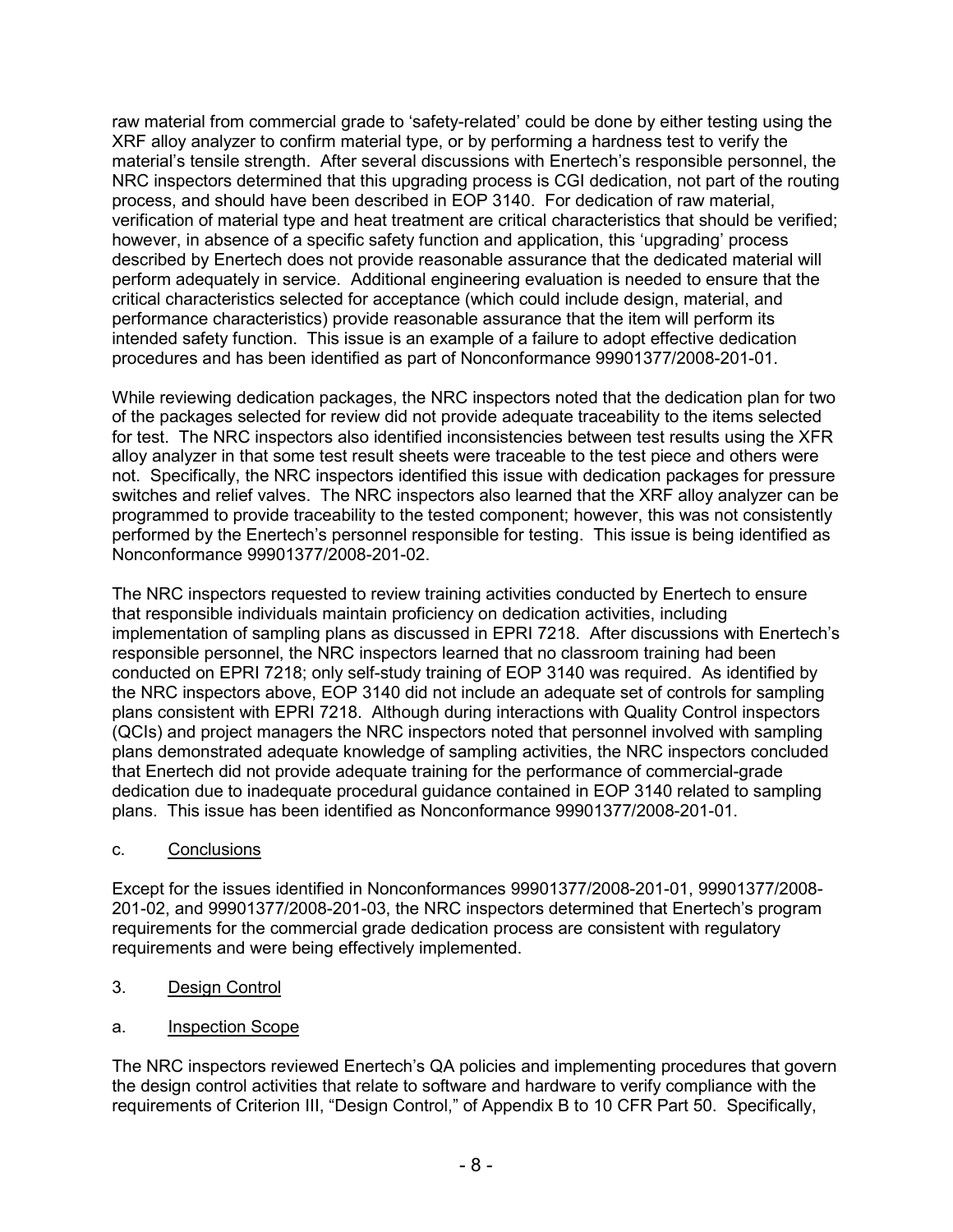the NRC inspectors reviewed the following policies and procedures established by Enertech:

- Enertech QAM, Section 3, "Design Control,"  $4<sup>th</sup>$  Edition, Revision 14, dated August 13, 2008.
- EOP 3110, "Procedure for the Development of Design Inputs," Revision R, dated July 31, 2008.
- EOP 3115, Procedure for the Presentation of Engineering Calculations and Analysis," Revision G, dated July 31, 2008.
- EOP 3120, "Procedure for Identification, Release, and Revision of Design Documents," Revision R, dated July 30, 2008.
- EOP 3170, "Procedure for Design Verification," Revision P, dated July 31, 2008.
- EOP 3502, "Preparing and Controlling the Engineering Drawing Change Order," Revision M, dated July 31, 2008.

The NRC inspectors also reviewed a sample of design documentation packages to verify effective implementation of Enertech's design control requirements.

# b. Observations and Findings

Section 3 of Enertech's QAM describes the requirements for order acceptance, verification and control of design activities and documentation used for Enertech's products. The design process includes activities to translate design inputs into design documents that are used to construct the item when directed by the Project Leader consistent with applicable EOPs. Subsection 3.2 of the QAM identifies the responsibilities and authority to implement the design process.

During the review of a sample of design documentation packages for specific projects, the NRC inspectors verified that the process implemented by Enertech is consistent with relevant industry standards. In addition, the NRC inspectors interviewed Enertech personnel to ensure that activities they performed are commensurate with their responsibilities. These packages included:

- Design Report MA22501, Revision 0, dated September 20, 2007 Enertech 6 inch - 150ANSI 150 Type DRV-Z Nozzle Check Valve Enertech Project No. 39008 for Constellation Energy Calvert Cliffs Nuclear Power Plant PO 420771, Assembly Drawing – MD22059 Rev. C, Nozzle Check Valve 6" Class 150 DRV-Z.
- Design Report MA22149, Revision 0, dated December 28, 2007 Enertech 12 inch – Class 150 Model 815L Wafer-Sphere Valve Enertech Project No. 340005 – project for progress Energy Shearon Harris Nuclear Plant, PO 00320498, Assembly Drawing – MD22230 Rev. A, Outline and Assembly Drawing 12 inch Class Wafer-Sphere Butterfly Valve.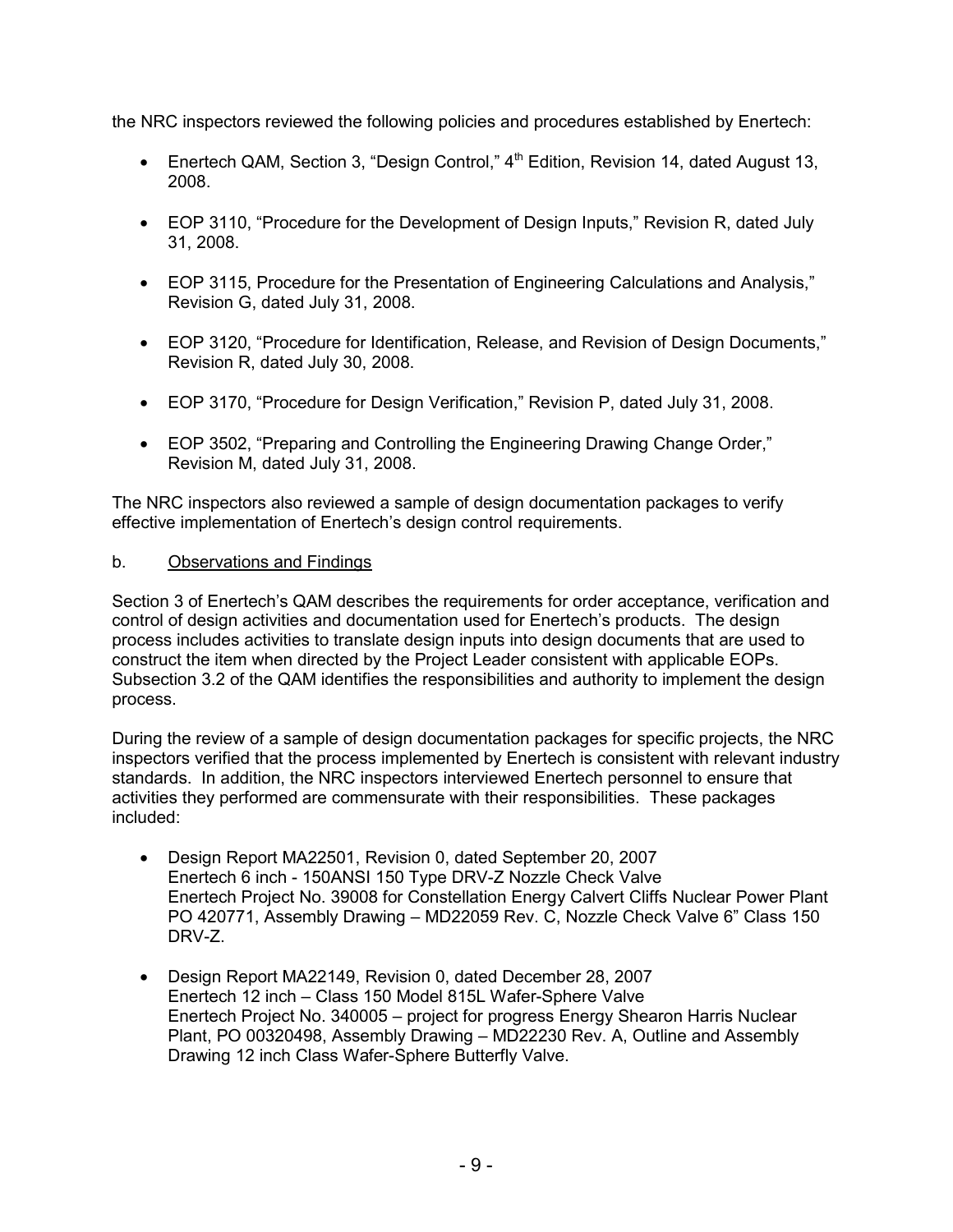EOP 3502 provides instructions for the use, preparation, and distribution of the Engineering Drawing Change Order (ECO). Section 6.3 of EOP 3502 identifies that the ECO will document changes to CAD drawings and that changes to the design and drawings shall be circulated through the checking/approval cycle so that the drawing will have original signatures only for that latest revision. Subsection 6.3.3 of EOP 3502 states that "after the checking/approval cycle, the file update described in EOP 3120 for Filing of Design Document shall be performed." During the review of design report MA22149, the NRC inspectors identified that ECO 5-16415 dated February 28, 2008 had been issued. When the NRC inspectors requested the ECO and the reason for the change, the ECO was not located in the design document file. Personnel responsible for the control of design documentation confirmed that the file had not been scanned into the system. This issue is an example of a failure to maintain design document control and has been identified as part of Nonconformance 99901377/2008-201-04.

Subsection 6.2.1 of EOP 3502 states that "document numbers are obtained from the Drawing Number Registar (DNR) (identified as Attachment 3120-1) and should be located in the Document Control Department." The NRC inspectors determined that there was no Attachment 3120-1 in the latest version of EOP 3502. This issue is another example of a failure to maintain design document control and has been identified as part of Nonconformance 99901377/2008- 201-04.

During the review of the Dedicated Product/Service Log (identified as Attachment 3140-3 in EOP 3140) located in the shop inspection area, the NRC inspectors determined that this log was different from the log required by the latest revision of the EOP 3140. Subsection 6.8.2 of EOP 3140 states that all dedications shall be documented in the Dedicated Product/Service Log (Attachment 3140-3). This log was not being utilized in the shop inspection area. This issue is another example of a failure to maintain design document control and has been identified as part of Nonconformance 99901377/2008-201-04.

# c. Conclusions

Except for the issues identified in Nonconformance 99901377/2008-201-04, the NRC inspectors concluded that Enertech's program requirements for design control are consistent with the regulatory requirements of Criterion III of Appendix B to 10 CFR Part 50. Based on the limited sample of design documentation reviewed, the NRC inspectors also determined that Enertech's QAM and associated design control procedures were being effectively implemented.

- 4. Control of Purchased Material, Equipment and Services
- a. Inspection Scope

The NRC inspectors reviewed Enertech's QA policies and implementing procedures that govern the control of purchased material, equipment, and services to verify compliance with the requirements of Criterion VII, "Control of Purchased Material, Equipment, and Services," of Appendix B to 10 CFR 50. Specifically, the NRC inspectors reviewed the following policies and procedures established by Enertech:

- Enertech QAM, Section 4, "Procurement Document Control,"  $4<sup>th</sup>$  Edition, Revision 14, dated August 13, 2008.
- Enertech QAM, Section 7, "Control of Purchased Items and Services,"  $4<sup>th</sup>$  Edition, Revision 14, dated August 13, 2008.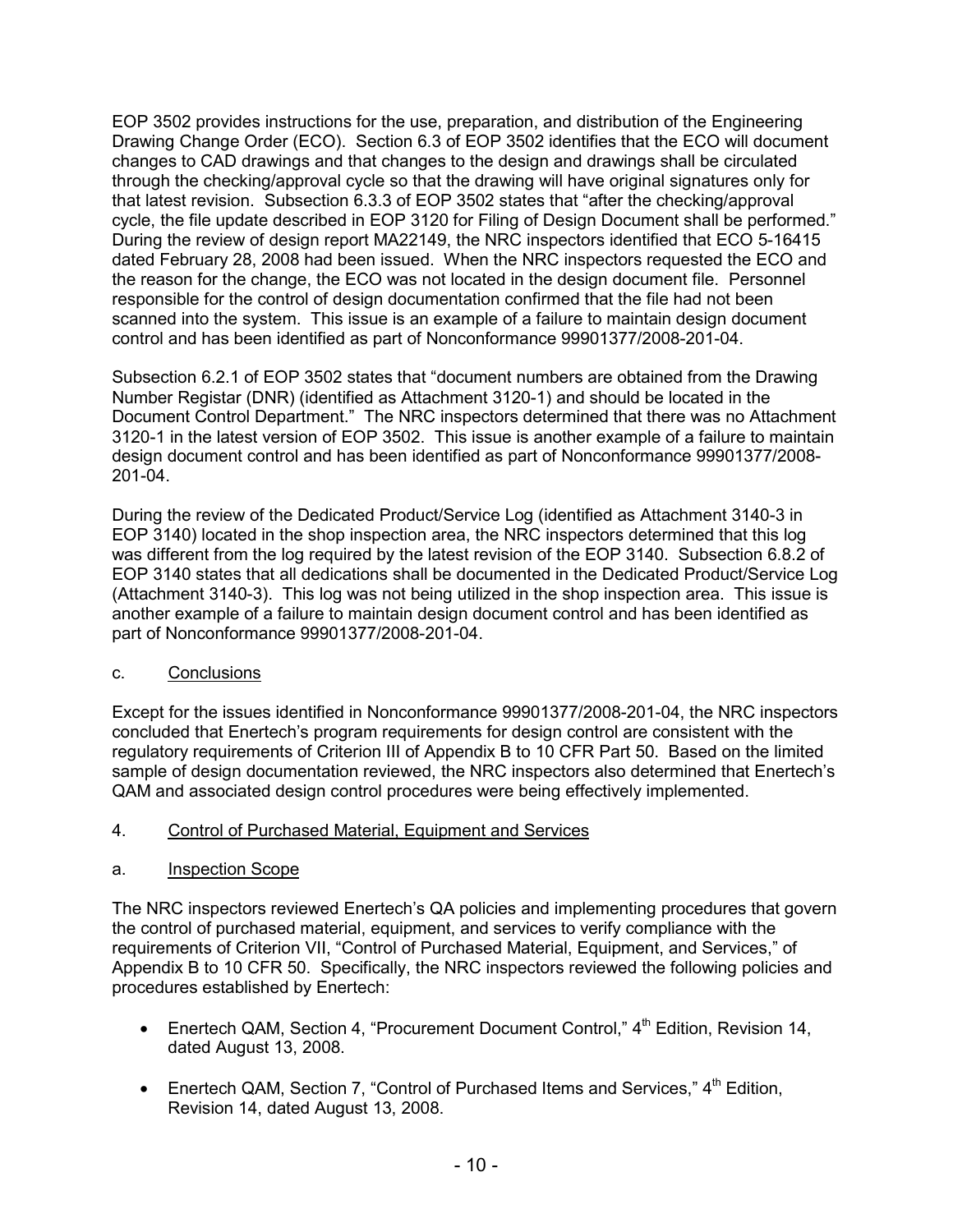- Enertech QAM, Section 18, "Audits," 4<sup>th</sup> Edition, Revision 14, dated August 13, 2008.
- EOP 6003, "Procedure for the Preparation of the Purchase Requisition," Revision G, dated July 31, 2008.
- EOP 6004, "Purchase Order Processing," Revision J, dated July 31, 2008
- EOP 8180, "Audit Planning and Procedure," Revision O, dated October 4, 2007.
- EOP 8072, "Procedure for Receiving Inspection," Revision R, dated August 1, 2008.

The NRC inspectors also reviewed a sample of receipt inspection reviews and reports from surveillances that Enertech conducted of its suppliers to verify the quality of the material, equipment, and services they supply. In addition, the NRC inspectors reviewed Enertech's approved supplier's list (ASL) to verify that listed vendors were qualified according to Enertech specifications and that the list was maintained up-to date.

# b. Observations and Findings

# b.1 Policies and Procedures for Vendor Qualification

Subsection 7.2.2 of Enertech's QAM states that the QA Director is responsible for the approval of receiving inspection, supplier QA programs, surveys and audits of suppliers, and for control of approved suppliers. Subsection 7.3.1.1.1 of Enertech's QAM identifies two methods for the initial evaluation and qualification of vendors: 1) direct evaluation (on-site survey) of their facilities for initial capability and 2) a review of the supplier's current quality records. Initial qualification of a supplier is performed by a survey while subsequent qualifications are performed by audits.

Enertech is a member of the Nuclear Industry Assessment Committee (NIAC), which consists of companies who supply goods and services to the nuclear industry based on a quality program that meets the requirements of Appendix B to 10 CFR Part 50 or ASME NQA-1 (1989), and accept 10 CFR Part 21. NIAC develops and maintains procedures and processes necessary to plan, guide, and share supplier evaluations (audits) with its members. Enertech uses NIAC audits to support the qualification and maintenance of suppliers. Once a NIAC audit is received, Enertech's QA Director reviews the audit for completeness and adequacy, evaluates the audit report in accordance with Enertech's QA program and the appropriateness of the scope, and approves the audit report as the basis for including the vendor on the ASL. The QA Director's review and acceptance is documented in an Assessment Evaluation Form.

Subsection 7.3.4.2 of Enertech's QAM requires ASME Accredited Material Organizations and Certificate Holders to be surveyed or audited triennially provided an annual performance assessment is conducted. Subsection 7.3.4.3 of Enertech's QAM requires material organizations qualified by Enertech to be initially surveyed prior to adding the organization to the ASL and are evaluated annually and audited triennially. Subsection 7.3.4.4 of Enertech's QAM requires vendors who provide ASME Code mechanical assembly services and safety related items and services (excluding material) to be audited triennially. Annual performance assessments are documented in a report generated by the QA Director and are completed through a review of the results of previous source and receiving inspections.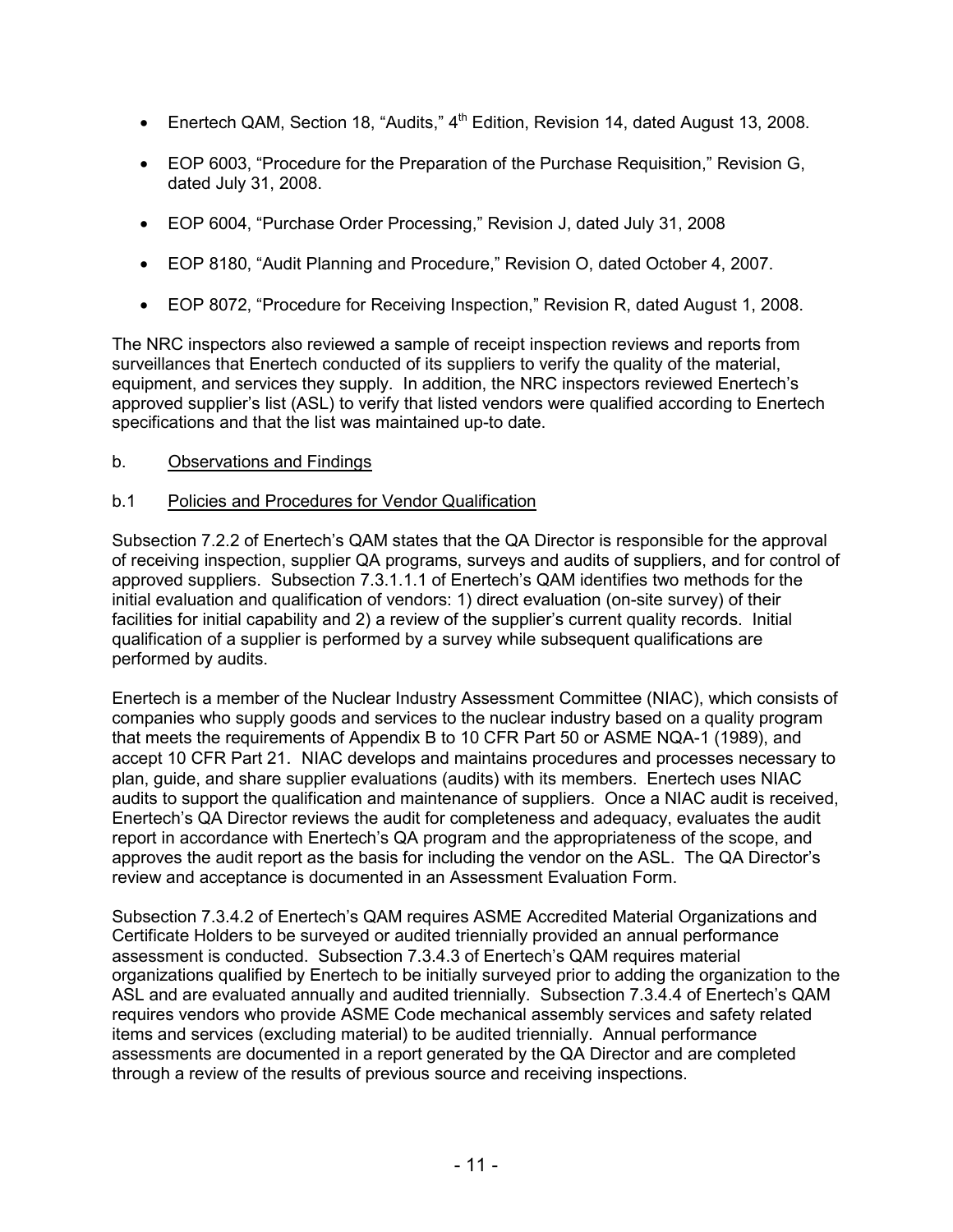EOP 8180 contains detailed instructions on the performance and planning of internal and external audits. This procedure sets forth the minimum requirements for audit plans, checklists, reports, and audit conduct, and requires that audit plans be prepared prior to each audit and include an audit checklist to be used for the audit. Reports must be written within 30 days of audit completion and include the following information: 1) objective of the audit, 2) description of the items selected for the audit, 3) input criteria for the audit basis, 4) summary of the process evaluated, and 5) a conclusion related to the effectiveness of the vendor's QA program implementation. The QA Director is required to review and accept the audit results prior to placing the vendor on the ASL.

The NRC inspectors identified an issue regarding the potential use of suppliers not listed on the ASL that provide basic components and services to Enertech. Specifically, Enertech QAM Subsection 7.3.2.2 states that non-code suppliers not on the ASL may be selected for forming and machining operations when the dimensional requirements for the forming and machining operations can be verified at receipt and the material identification has not been removed by these operations. Furthermore, Subsection 6.5.1 of EOP 8072, states that safety-related items can be procured from a supplier not on the ASL. Subsection 6.5.2 of EOP 8072 states that safety-related components may be machined by suppliers not on the ASL. In response to the finding, Enertech initiated a review of supplier orders to determine if, in fact, any supplier not currently on the ASL was used to procure basic components or services for Enertech. At the conclusion of the inspection, the Enertech staff had not completed this review. Enertech's required to assess the effectiveness of any supplier's quality controls before the purchase of safety-related components and services. This issue to allow procurement of safety related items from suppliers not on Enertech's ASL has been identified as Nonconformance 99901377/2008-201-05.

# b.2 Review of Vendor Audit Reports

For a sample of audit reports that Enertech conducted of its suppliers, the NRC inspectors verified that Enertech adequately evaluated the vendor's compliance with the applicable requirements of Appendix B to 10 CFR Part 50, 10 CFR Part 21, and ASME Boiler and Pressure Vessel Code Section III, "Rules for Construction of Nuclear Facility Components." The following audit reports from Enertech suppliers were reviewed:

- Energy Steel & Supply
- Energy & Process Corporation
- Emerson Process Management
- METSO Automation

The NRC inspectors verified that Enertech had approved the vendor's corrective actions for any findings issued and that the approval was documented in a Vendor Evaluation Report. The NRC inspectors also verified that audit check lists were prepared and completed for the audit and contained sufficient objective evidence to support the conclusions made by Enertech. The NRC inspectors also verified that the scope of supply identified in Enertech's ASL was consistent with the materials supplied to Enertech by each vendor in the sample population.

# b.3 Maintenance of the Approved Supplier's List

Subsection 4.3.4 of Enertech's QAM states that the ASL shall be developed and maintained by the QA Director in accordance with Section 7 of the Enertech QAM. Since the ASL is an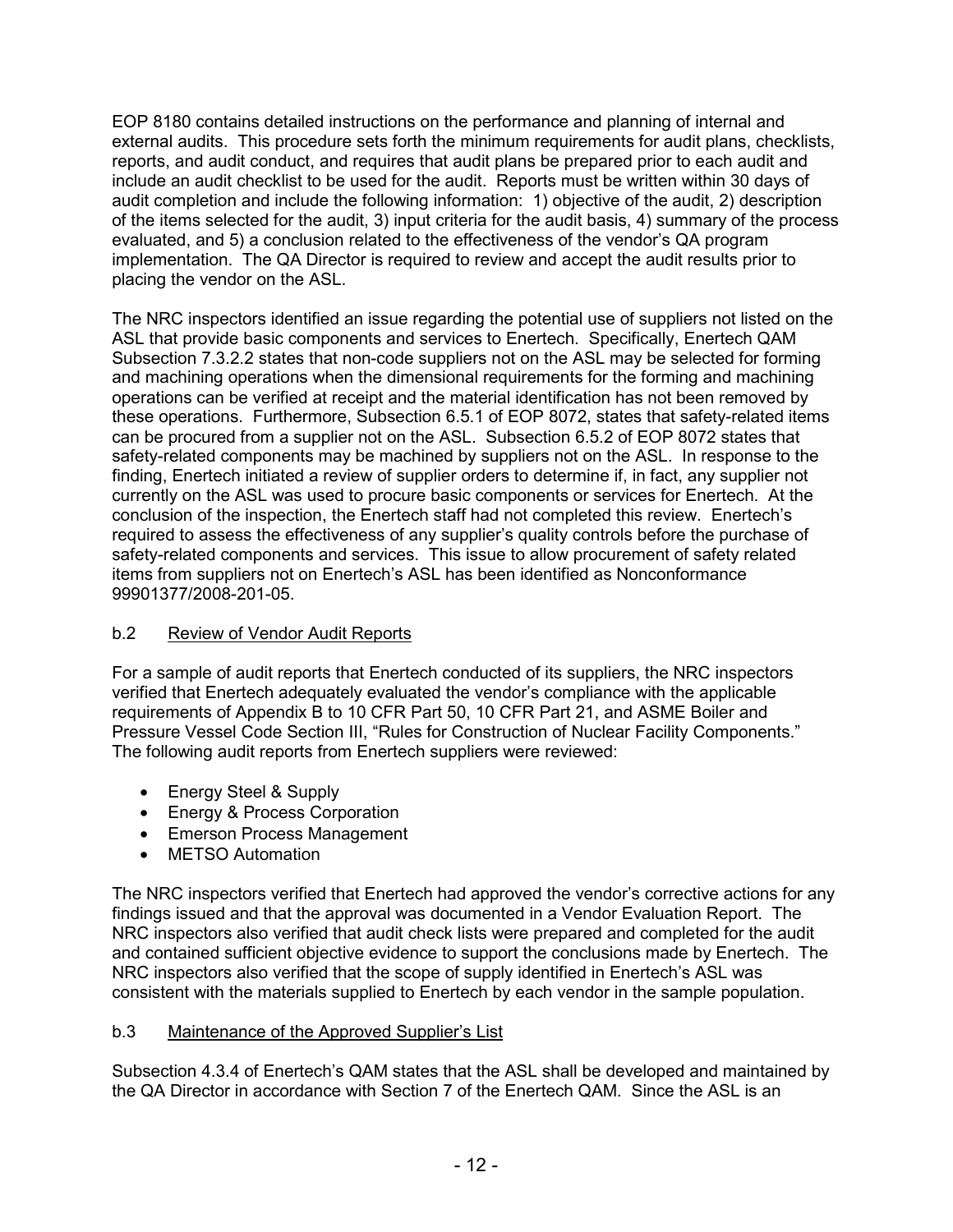electronic database, a reference only copy of the current database is printed quarterly and retained in the QA files. Subsection 7.3.3 of Enertech's QAM states that employees have readonly access to the ASL database and any updates to the database will be performed by the QA Director when a change is required. In addition, the QA Director is responsible for reviewing surveys and audits results performed by other auditors prior to addition and deletion of suppliers from the ASL. The NRC inspectors verified listings from the ASL database and crossreferenced the information with applicable audits furnished by Enertech.

# b.4 Review of Purchase Orders

Requirements for the preparation of purchase specifications are provided in Section 4 of Enertech's QAM and in EOPs 6003 and 6004. The procedures contain guidance for purchase specification content, such as requiring the ASME Code class, component type, scope of work, technical requirements, QA program requirements (Appendix B to 10 CFR Part 50), and requirements for reporting and approving the disposition of nonconformances (10 CFR Part 21), if applicable. The NRC inspectors determined that these procedures provide sufficient guidance to ensure that the necessary technical, quality, and administrative requirements are imposed on the vendors supplying to Enertech.

The NRC inspectors reviewed a sample of POs to determine whether the requirements identified in the procedures were imposed on applicable purchasing documents. The following POs were reviewed:

- POs 115774 and 116075 for a seal kit and actuator from Emerson Process Management
- PO 116290 for studs and nuts from Energy & Process Corporation
- PO 116327 for a valve body plate from Energy & Process Corporation

In addition to other quality requirements imposed depending on the items or services being procured, all of the POs included clauses invoking the provisions of 10 CFR Part 21 and requiring the vendor to conduct the work under its Appendix B to10 CFR 50 QA Program.

# b.5 Auditor Training and Qualification

Subsection 2.3.8.1 (b) of Enertech's QAM defines the minimum requirements for the training and qualification of auditors and lead auditors. The NRC inspectors reviewed a sample of Lead Auditor Qualifications and confirmed that auditing personnel had completed all required training and maintained qualification and certification in accordance with Enertech's policies and procedures.

# c. Conclusions

Except for the issue identified in Nonconformance 99901377/2008-201-05, the NRC inspectors concluded that Enertech's program requirements for the control of purchased material, equipment, and services are consistent with the requirements of Criterion VII of Appendix B to 10 CFR Part 50. Based on the records reviewed, the NRC inspectors concluded that Enertech's reports for evaluations of its suppliers contained sufficient objective evidence to support the qualification and requalification of the vendors by Enertech. The NRC inspectors also concluded that the requirements set forth in customer design documents were effectively translated into purchase specifications and that purchase specification requirements were successfully verified by Enertech through source and receipt inspections.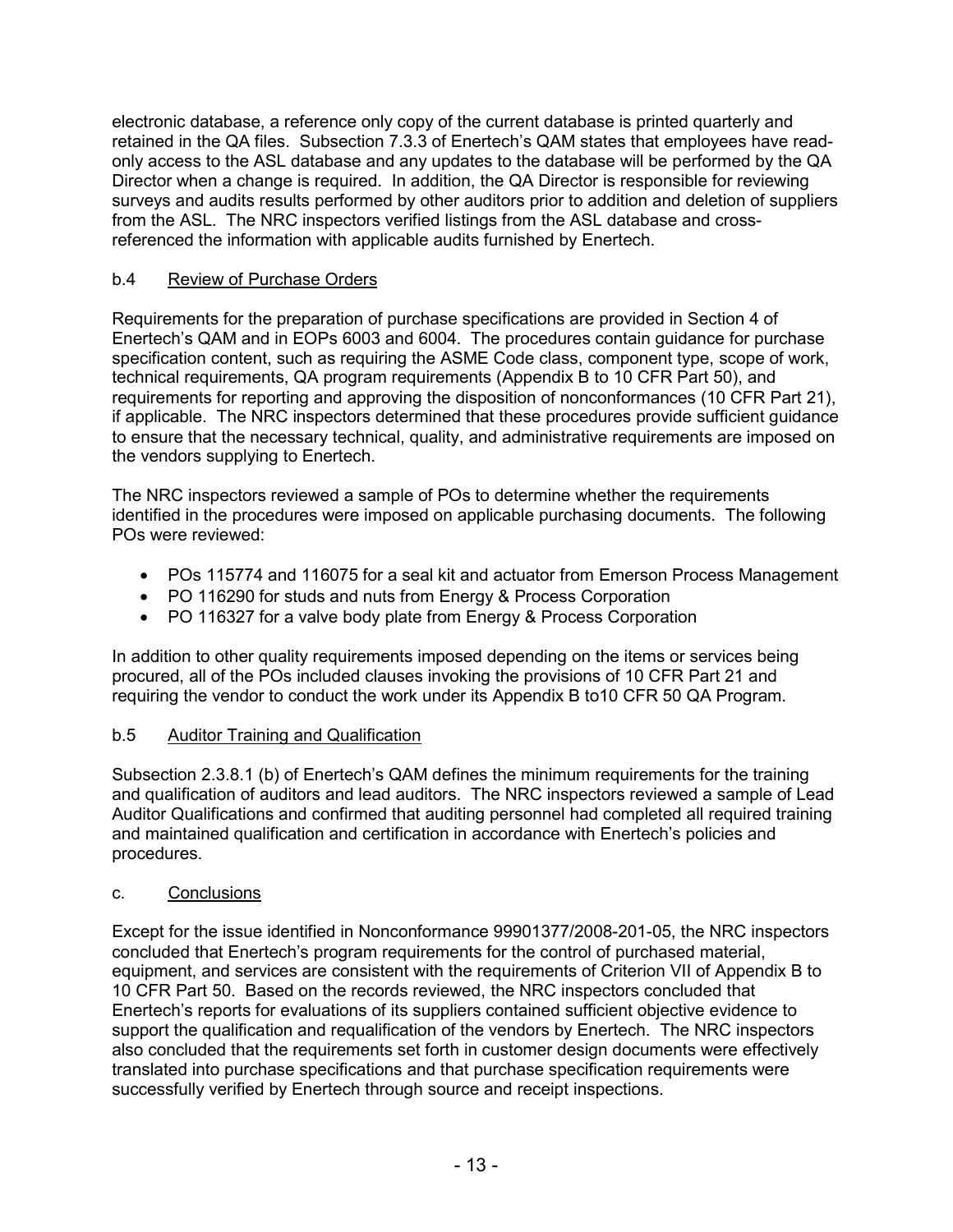# 5. Control of Special Processes

# a. Inspection Scope

The NRC inspectors reviewed Enertech's QA policies and implementing procedures that govern the control of special processes to verify compliance with the requirements of Criterion IX, "Control of Special Processes," of Appendix B to 10 CFR Part 50. Specifically, the NRC inspectors reviewed the following policies and procedures established by Enertech:

- Enertech QAM, Section 9, "Control of Processes," 4<sup>th</sup> Edition, Revision 14, dated August 13, 2008.
- EOP 5002, "Filler Metal Issue and Control," Revision E, dated October 5, 2007.
- EOP 5005, "ASME Code and Safety Related Welding Qualifications," Revision C, dated October 3, 2007.

The NRC inspectors also reviewed a sample of welding procedure specifications (WPS) with the supporting procedure qualification records (PQRs) to verify compliance with Section IX of the ASME Code and effective implementation of such requirements.

# b. Observations and Findings

Section 9 of Enertech's QAM describes the system used to control special processes for the fabrication of ASME Section III Code items. It also describes; 1) the process for preparation, issue, distribution, and implementation of shop travelers for manufacturing operations, 2) the general welding process requirements and limitations, and 3) the controls in place for performance of non-destructive examination (NDE) activities and for qualification and certification of NDE personnel.

The NRC inspectors verified that Enertech's manufacturing process used shop travelers as the method for controlling shop production activities. The shop travelers incorporate witness and hold points for the customer, authorized nuclear inspector, (ANI), Enertech Quality Control (QC), as applicable, and identifies the applicable drawings, material specifications, work instructions, and procedures applicable to the manufacturing operation activity being performed. The NRC inspectors concluded that the shop traveler serves to assure that the fabrication activities are accomplished in accordance with specified requirements and conducted in the correct operational sequence.

### Welding

EOP 5005 establishes the specific instructions for the qualification and certification of welding procedures and performance qualification of welding processes in accordance with the requirements of ASME Section IX and customer contracts.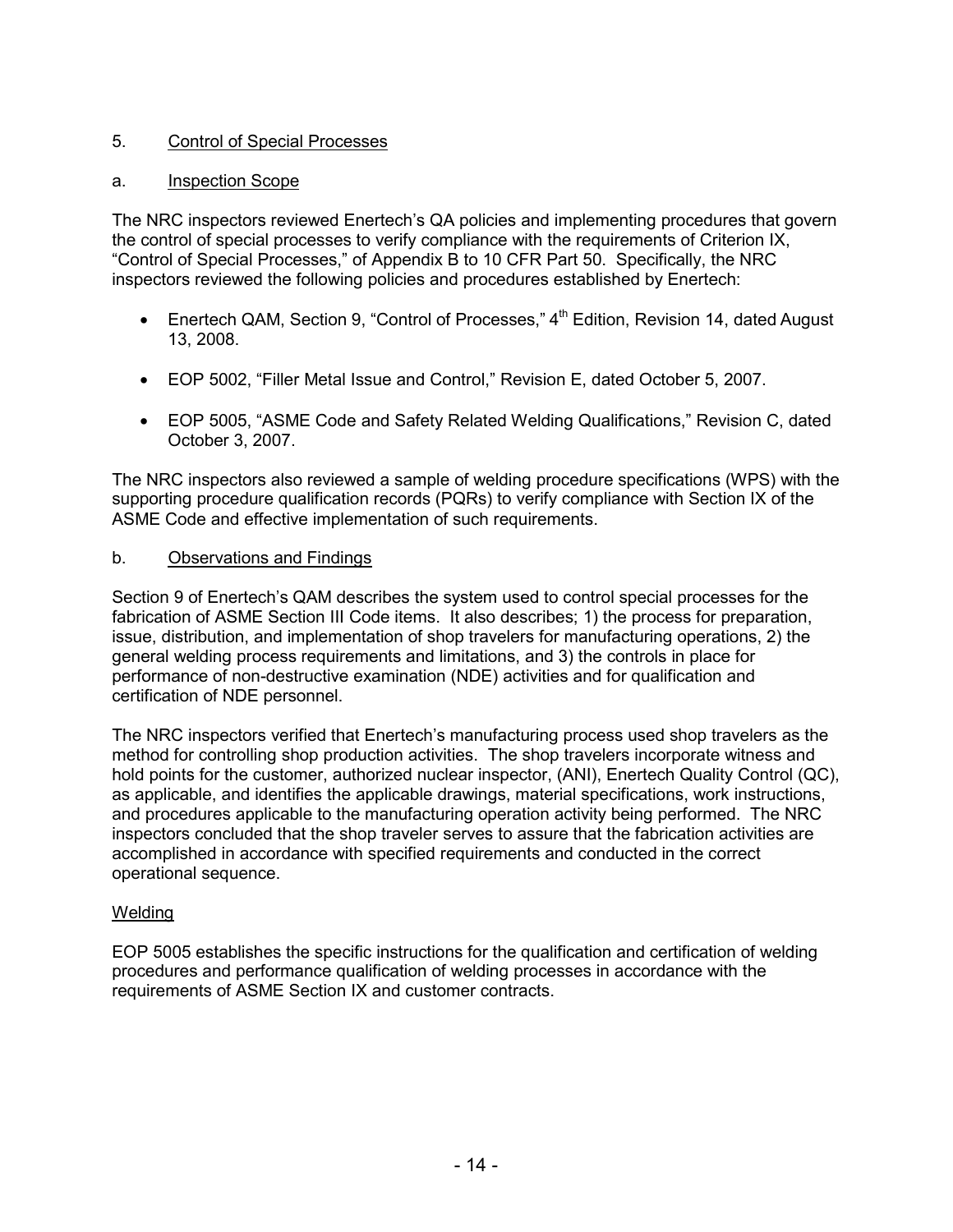The following WPS with supporting WPS were reviewed for compliance with Section IX of the ASME Code:

- WPS PA 99628, Revision D, dated August 10, 2007, ASME Welding Procedure Specification. Base Materials P-1 to P-1 using the Gas Metal Arc Welding (GMAW) process. PQR PA 99671, Rev. B, GMAW P-1 to P-1, welder: Mike Carlo.
- WPS PA 98061, Revision F, dated August 28, 2002, ASME Welding Procedure Specification. Base Materials P-1 to P-1 using the Gas Tungsten Arc Welding (GTAW) process. PQR PA98062, GTAW P-1 to P-1, welder: John Harper.

The following production welding and NDE was reviewed:

- Production Order 632448, Drawing No. D4953 Discharge Head Welding Procedure PA99628, Revision D, GMAW P-1 to P-1 Welding Procedure PA 98601, Revision F, GTAW P-1 to P-1 Welder PQR: PA98159 Revision B (GTAW) and MA20578 (GMAW).
- Production Order 632698, Drawing No. B5961 8 inch Bottom Column Assembly Welding Procedure PA99628, Revision D, GMAW P-1 to P-1 Welder PQR: MA20578
- Production Order 632234, Drawing No. B8063 6 inch Bottom Column Assembly Welding Procedure PA99628, Revision D, GMAW P-1 to P-1 Welder PQR: MA20578.

The NRC inspectors found that all welding on ASME Code materials and fabrication of ASME Code items is performed by qualified welders in accordance with approved welding procedure specifications (WPS). Each welder is qualified in accordance with the requirements of Enertech's QAM and ASME Section III and Section IX, "Welding and Brazing Qualifications."

As a result of the review of the documentation related to welding activities performed on production orders, the NRC inspectors confirmed that the welding material Certificate of Material Test Reports (CMTRs) complied with purchase and material specification requirements and verified completion of sign off of all required shop traveler, QC customer, and ANI witness or hold points.

### Control of Weld Material

EOP 5002 establishes the method for storage, control, and accountability for weld filler materials used for welding on ASME Code projects. This procedure applies to all filler metal purchased for use on ASME Code and jobs that require welding (including repair welding and hardfacing) to pressure retaining components, where welding is performed by Enertech.

The NRC inspectors performed a review on the issuance and control of ASME filler material. A review of the filler metal storage area was found to meet the requirements set forth in Enertech's QAM Section 9 and EOP 5002. Additionally, the filler metal issuance log was properly documented and the log sheet was properly maintained.

The NRC inspectors verified Enertech's process for welding material control through direct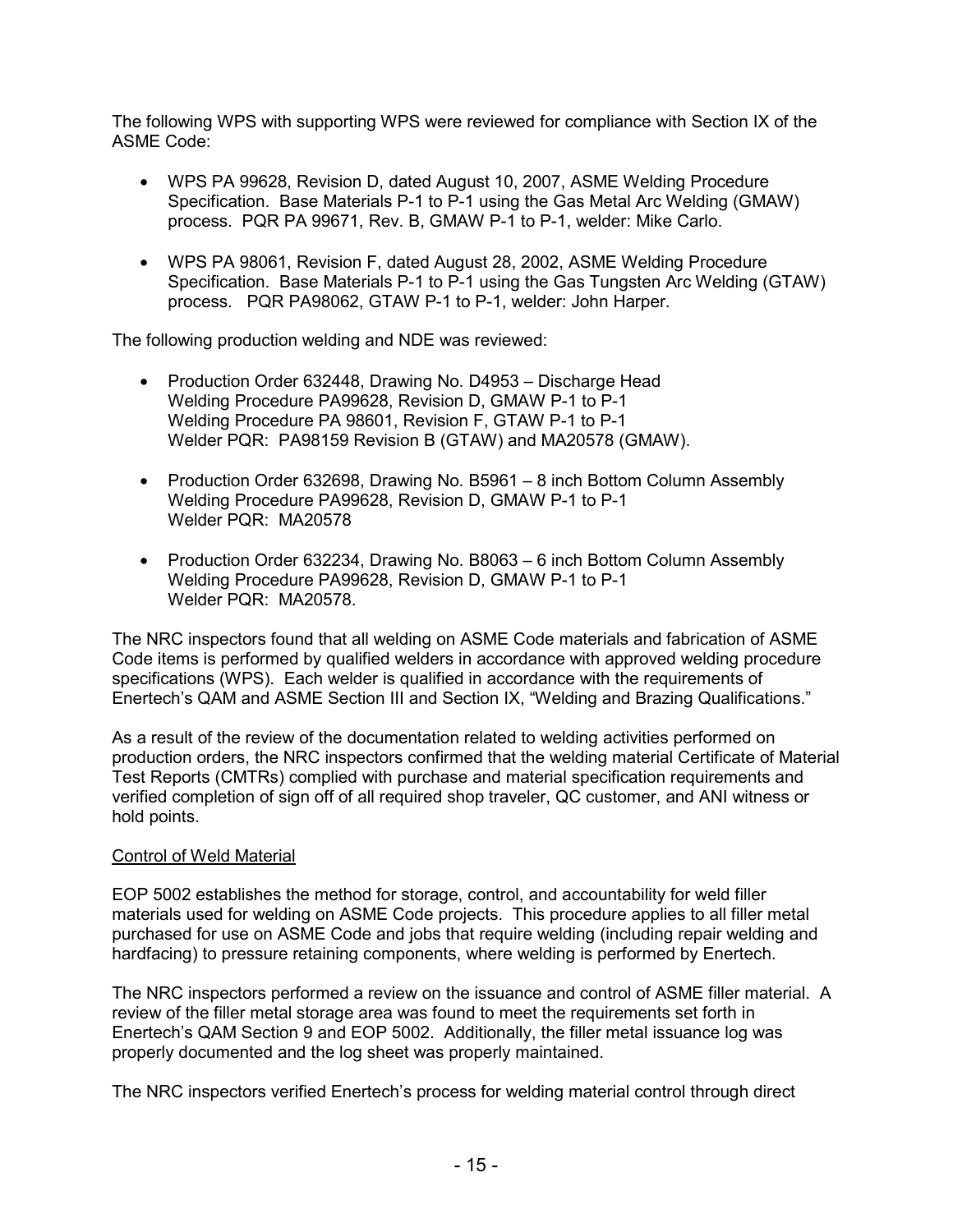interview of personnel and review of welding material control activities. Enertech employs the use of a Welding Material Control Log to control welding material. The weld filler metal issue and control is in accordance with EOP 5002. The filler metal is released by the Stock room Clerk.

The NRC inspectors verified the implementation of this process for the withdrawal and release of covered electrodes and flux from the welding crib. The NRC inspectors verified that the welding material was controlled using the Filler Metal Issuance Log and the correct heat/lot number of the welding material was identified on the Filler Metal Issuance Log released by the Stock room Clerk.

# Nondestructive Examination (NDE)

The NRC inspectors verified on a small sample that all NDE of ASME Code materials and fabrication of ASME Code items were performed consistent with Enertech's QA program requirements and were conducted by personnel who had been qualified and certified.

# c. Conclusions

The NRC inspectors concluded that Enertech's program requirements for control of special processes are consistent with the regulatory requirements of Criterion IX of Appendix B to 10 CFR Part 50. Based on the limited sample of records reviewed, the NRC inspectors concluded that the Enertech QAM and associated fabrication and special process procedures were being effectively implemented by qualified personnel, using qualified equipment and processes.

# 6. Inspection

# a. Inspection Scope

The NRC inspectors reviewed Enertech's QA policies and implementing procedures that govern inspection activities to verify compliance with the requirements of Criterion X, "Inspection," of Appendix B to 10 CFR Part 50. Specifically, the NRC inspectors reviewed the following policies and procedures established by Enertech:

- Enertech QAM, Section 10, "Inspection"  $4<sup>th</sup>$  Edition, Revision 14, dated August 13, 2008.
- EOP 6005, "Receipt of Material," Revision O, dated July 31, 2008.
- EOP 8071, "Standard Visual Inspection Procedure for Materials," Revision G, dated August 20, 2007.
- EOP 8072, Procedure for Receiving Inspection," Revision R, dated August 1, 2008.
- EOP 8101, "In-Process, Assembly and Final Inspection of Items," Revision M, dated April 28, 2008.

The NRC inspectors also reviewed a sample of production orders, inspection record sheets, source inspections, and observed inspection activities at the Enertech manufacturing facility to verify effective implementation of such requirements.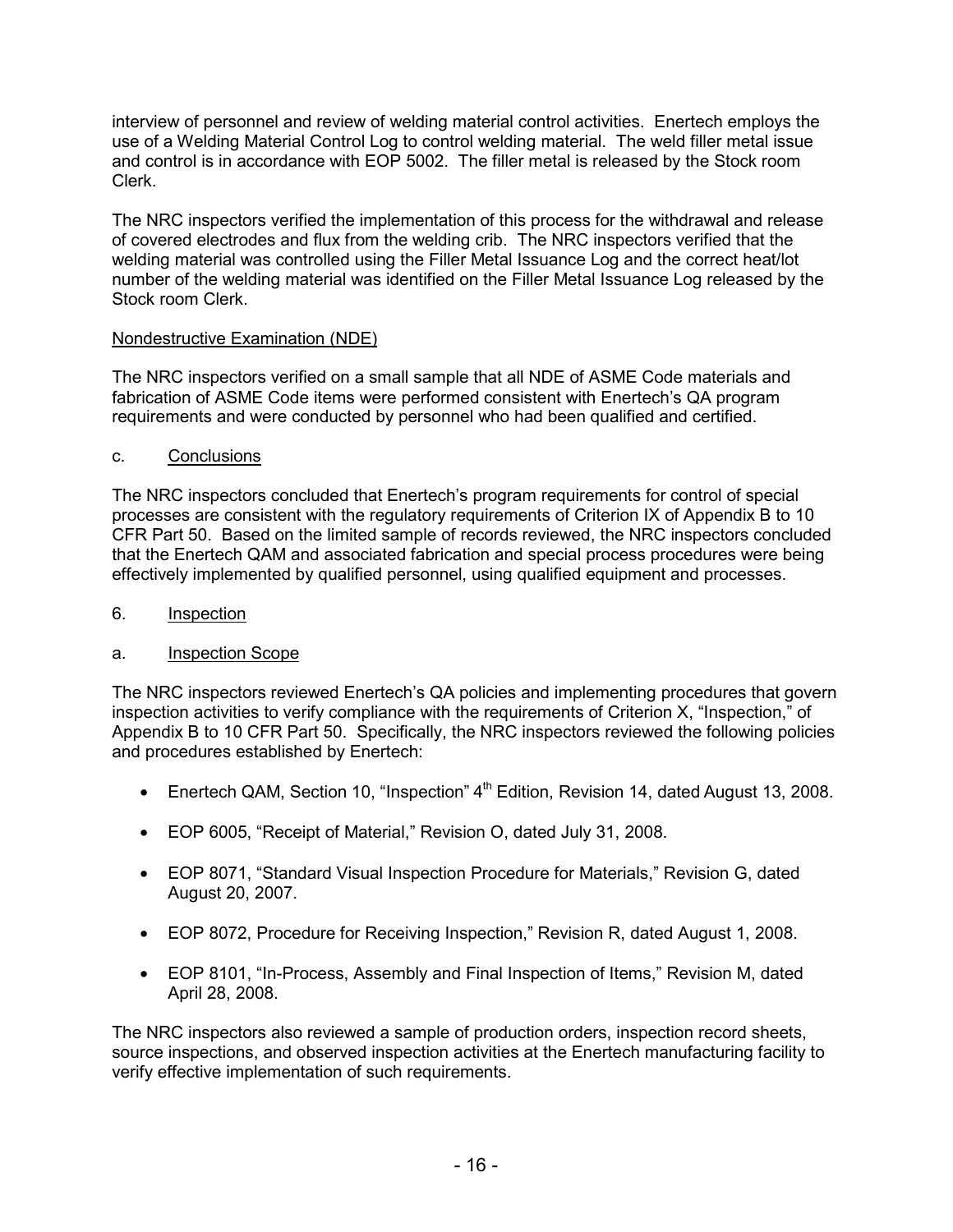# b. Observations and Findings

Enertech's QAM establishes controls for inspection operations performed to assure conformance of the product to the applicable procedures, the ASME Code, and customer requirements. The scope of inspection applies to inspection activities performed in-house, field locations, and at supplier facilities for material, parts, and items. Specific categories of inspections performed by Enertech technicians and prescribed in quality procedures include: receiving, in-process, pre-assembly, and final inspections.

# b.1 Receiving Inspection

EOP 6005 describes the process for receiving inspections. This procedure requires performance of receipt inspections on all incoming material to assure all of the requirements of the POs have been met. Initial receipt inspection confirms that the material delivered is consistent with the supplier's documentation, all required paperwork, such as CMTRs or Certificates of Conformance are included, and the shipment is free of any signs of shipping damage that may affect the quality of the components being received. Other characteristics include, but are not limited to, configuration, identification, dimensional, physical characteristics, and cleanliness. Documented results of this inspection, including the item quantity, receiver number, lot number, and receipt date, as applicable, are recorded in the Enertech Receiving Inspection Record (electronic database).

EOP 8072 further defines the requirements for inspection of purchased items to assure that items, parts, materials, and services purchased from suppliers are inspected upon receipt by qualified personnel using requirements identified in Enertech POs. This procedure applies to ASME code, safety-related, and commercial or industrial raw materials, parts, items, and services. The procedure requires the QCI to visually inspect code and safety-related items for damage, cleanliness, identification verification, and conformance to the purchase order. The QCI is further required to inspect the received item in accordance with specified drawings, procedures, or other documents, or requirements as stated on the purchase order. When dimensional inspection is performed as part of the receipt inspection, the results are required to be documented on an Inspection Record Sheet and attached to the Production Order Package after completion of the inspection.

The NRC inspectors observed receipt inspection of two pieces of ASME code bar stock. The inspectors observed the Enertech receipt inspector verify dimensional aspects of the bar, identify item heat no. and part no., and verify existence of a certificate of test and CMTR for chemical and physical analyses for each specimen. The NRC inspectors also verified a sample of production order packages to assess whether the receipt portions of the packages were adequately completed by the Enertech receipt inspector in accordance with the written procedural requirements.

During the review of completed Inspection Records Sheets associated with several production order packages, the NRC inspectors verified that all Inspection Record Sheets were completed with required dimensional information recorded and included inspection equipment identification and calibration information, as required by procedure.

The NRC inspectors identified a concern with the Enertech process for acceptance of safetyrelated and ASME code items and services. Specifically, Subsection 6.5.4 of EOP 8072, states, in part, that when specified by codes, standards or specifications that include specific identification or traceability requirements (such as identification or traceability of the item to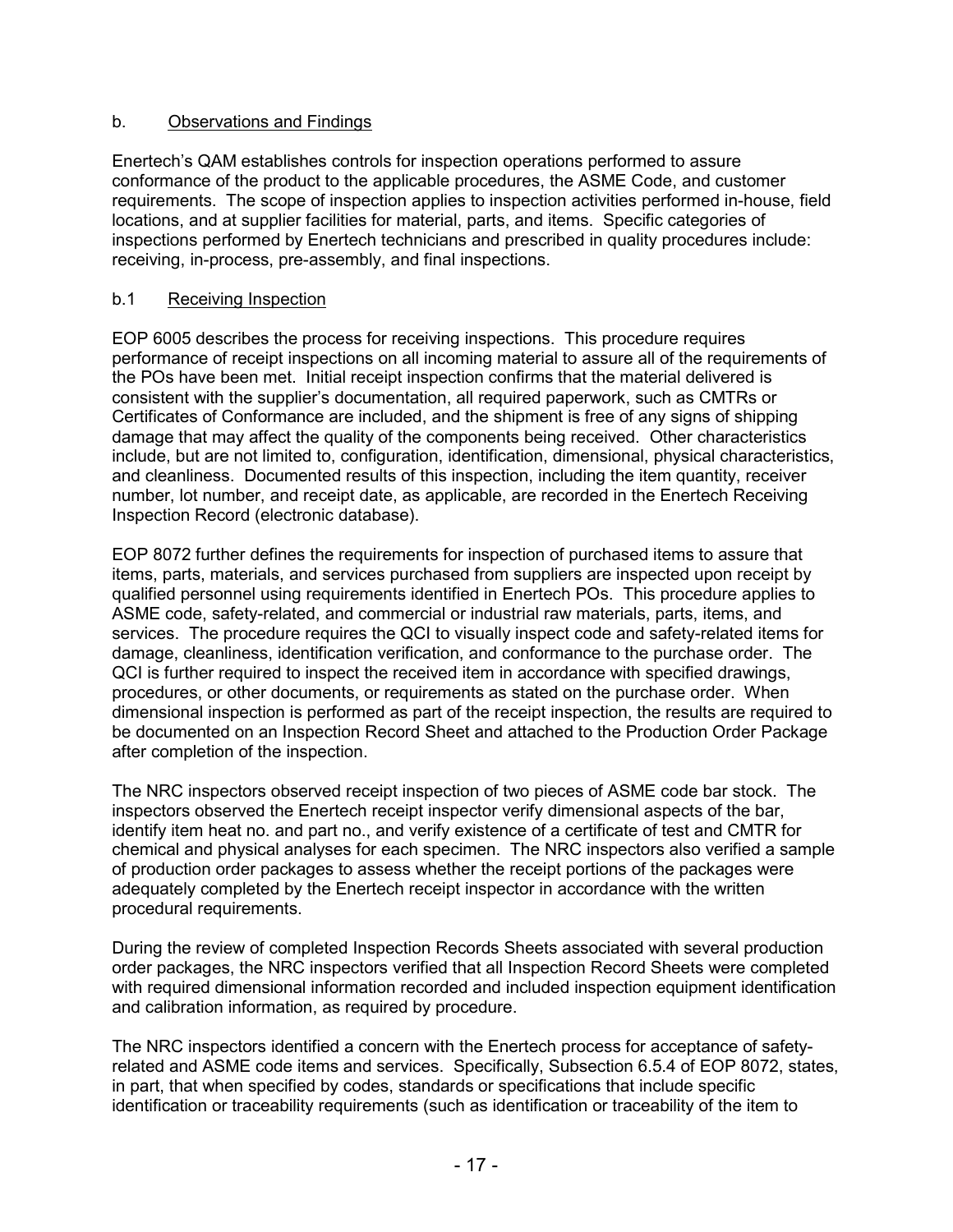applicable specification and grade of material; heat, batch, lot, part or serial number; or specified inspection, test or other records), the QCI shall verify during QC inspection that all requirements are met. Instructions for inspection of each product form [i.e. castings, forgings/bar, plate, etc.] are maintained in a Receiving Inspection Check List Log in QA. Contrary to this requirement, the Receiving Inspection Checklist Log is no longer maintained, and as of July 2005, was replaced with the use of an electronic database (BAAN). This process change was adequately captured in a revision to the QAM but was not adequately incorporated into the EOP 8072 procedure. In response to this finding, Enertech issued CAR 1904 to address the inconsistency between the EOP procedure and the current practice. This issue has been identified as an example of nonconformance 99901377/2008-201-04.

# b.2 Visual Inspection

EOP 8071 defines the controls for the visual inspection of materials (e.g., castings, forgings, bar, plate, sheet, strip). This procedure establishes the requirements for direct and remote visual inspection performed by the QCI.

Section 6.2 of EOP 8071 provides the requirements for verifying adequate inspection lighting at the source location where inspection activities are performed. The procedure states, in part, that the QCI is responsible for assuring adequate artificial or natural lighting prior to performing visual inspection activities. A guideline for determining adequate lighting may include the use of a fine line reference card, where a 1/32 inch wide line is drawn on a 18 percent neutral gray background card which is placed in the area of inspection. If the line is distinct and visible the area is considered adequately illuminated for inspection activities.

Subsection 7.6.1 of EOP 8071 requires that all visual inspections be recorded on the appropriate commodity checklist (i.e.: casting, forgings and bars, plate, sheet, strip, fasteners and fittings). Visual inspection reports shall be attached to the receiving inspection documentation or production order, and retained by the QA department for permanent record storage. The procedure contains a specific visual inspection form for each type of commodity.

The NRC inspectors verified that the QCIs were aware of the lighting requirement and observed the QCI use the fine line reference card to verify adequate lighting in inspection area. The NRC inspectors verified that all equipment documentation and information related to visual cards were present in the inspection location and the QCI inspectors were cognizant of the instructions and use of the cards.

During the review of completed visual inspection forms for each commodity type, the NRC inspectors verified that each acceptance criteria was addressed and properly recorded and signed by the QCI responsible for the activity.

### b.3 In-Process and Final Inspections

Section 10 of Enertech's QAM defines the general requirements for the performance of Inprocess, pre-assembly, and final inspections. It includes provisions to ensure that parts and material shall be dimensionally and visually inspected in accordance with the Production Order and the applicable drawings and/or procedures and that the results of inspections shall be documented appropriately.

EOP 8101 further described the Enertech requirements associated with the performance of inspections, other than initial receipt inspection, to be conducted by the QCI. The procedure is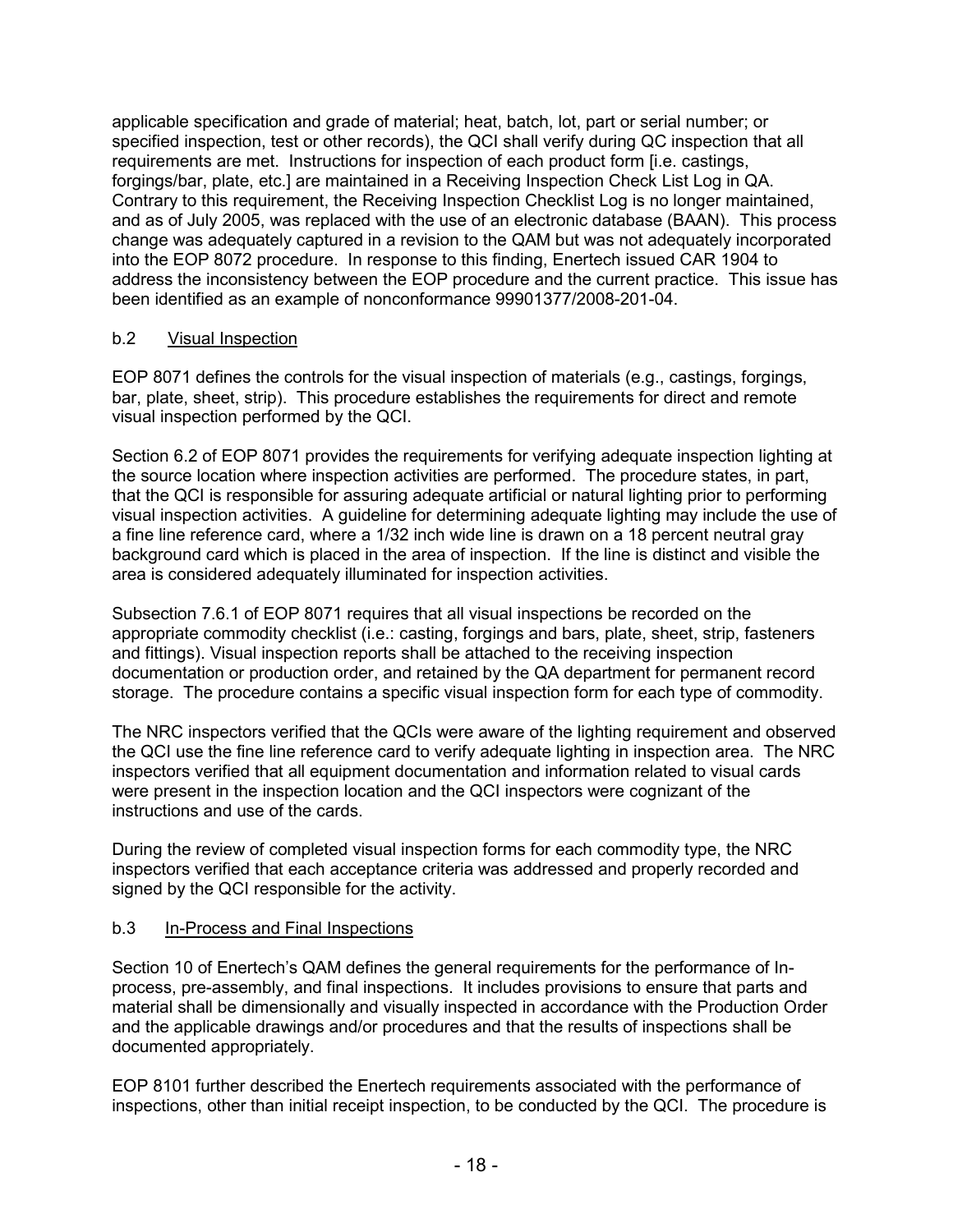applicable to all ASME code and safety-related activities associated with Enertech products.

The NRC inspectors observed the Enertech QCIs performing inspections on a variety of materials and components during fabrication and commercial grade dedication activities. Specific inspection activities observed where associated with the following materials and items: 1) lubrite bronze bushings, 2) commercial relief valve dedication, 3) lubricant dedication, and 4) liquid penetrant examination on valve bodies.

The NRC inspectors observed that Enertech's QCIs adequately identified the items being inspected, verified the items in accordance with required documentation, and recorded all visual, dimensional, or other inspection information on the required inspection verification sheets. Additionally, the NRC inspectors verified that the QCIs identified and documented all Material and Testing Equipment (M&TE), verified equipment calibration status, and verified all M&TE scale and precision were consistent with procedural requirements prior to use.

# b.4 Source Inspection

EOP 8074 defines the requirements for performance of source inspections and witness of activities at Enertech supplier locations. The procedure provides the instructions for initiating, completing and distributing the Source Inspection Record form. The Enertech inspector uses the Source Inspection Record form to document objective evidence that the specific attributes being evaluated were acceptable as well as to describe the activities inspected or witnessed.

The NRC inspectors verified that the Enertech inspectors adequately completed the source inspection checklists, including witnessing relevant fabrication processes and verifying required pre-requisites including commodity code requirements, shipping, storage and handling, and item traceability methodology. The NRC inspectors verified that the Source Inspection Records contained all pertinent production order information and testing records; that item traceability was adequately identified and that objective evidence of each was documented.

# b.5 Inspector Training and Qualification

During the review of the training and qualification records for the QCIs, the NRC inspectors verified that the inspectors had completed all the required training on the Enertech policies and procedures governing their inspection-related responsibilities (i.e., approximately 20 procedures). The NRC inspectors also verified that the QCI's had completed indoctrination and training on the M&TE used during inspection activities, including but not limited to, the Fourier Transform Infrared (FTIR) analyzer (for material identification), XRF analyzer, force gages, and durometer. The NRC inspectors confirmed that each QCI had successfully completed a qualification examination, an annual eye examination, and an annual evaluation of inspector proficiency for inspection and dedication activities.

# c. Conclusions

Except for the issue identified in Nonconformance 99901377/2008-201-04, the NRC inspectors concluded that Enertech's program requirements for inspection are consistent with the regulatory requirements of Criterion X of Appendix B to 10 CFR Part 50. Based on the limited sample of inspection documents reviewed, the NRC inspectors also determined that Enertech's QAM and associated inspection procedures were being effectively implemented.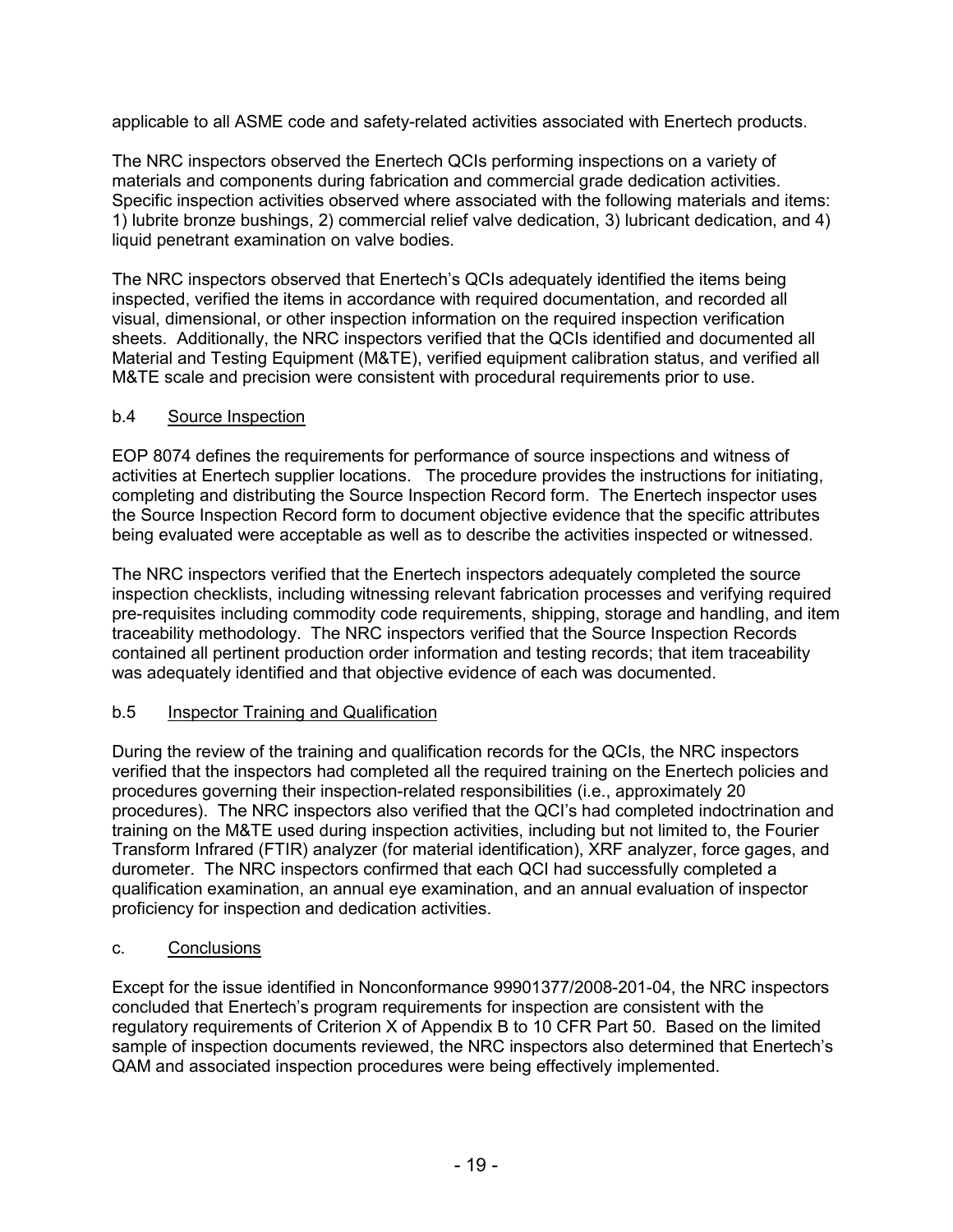# 7. Test Control

# a. Inspection Scope

The NRC inspectors reviewed Enertech's QA policy and implementing procedures that govern test control activities to verify compliance with the requirements of Criterion XI, "Test Control," of Appendix B to 10 CFR Part 50. Specifically, the NRC inspectors reviewed the following policies and procedures established by Enertech:

- Enertech QAM, Section 11, "Test Control,"  $4<sup>th</sup>$  Edition, Revision 14, dated August 13, 2008.
- Enertech Test Procedure MA 21360, "Relief Valve Test Procedure," Revision B, dated June 24, 2005.
- Enertech Test Procedure MA 21662, "Liquid Penetrant Procedure," Revision D, dated June 6, 2008.
- CGI Dedication Procedure C4365S, Revision H, dated March 20, 2007.

The NRC inspectors observed several in-process tests conducted by Enertech personnel and reviewed a sample of previously completed test reports to verify adequate implementation of QAM requirements and specific test procedures governing the activities. Specific test activities observed or reviewed included: (1) pressure testing of relief valves in accordance with Test Procedure MA 21360, (2) liquid penetrant testing of pump shaft assembly in accordance with MA 21662, and (3) testing of lubricant.

# b. Observations and Findings

Section 11 of Enertech's QAM establish controls for testing operations performed to assure conformance of the product to the design and procurement specifications, including any ASME Code requirements relevant to the product. The scope of testing includes any prototype qualification tests, production tests, proof tests, and functional tests performed by Enertech. This section also defines the requirements for documentation of test activities including: 1) identification of all test equipment; 2) providing detailed objective acceptance criteria; 3) records and reporting requirements; and 4) test personnel qualification requirements.

# b.1 In-Process Testing

The NRC inspectors observed that Enertech staff adequately verified and documented: 1) all test prerequisites including equipment, materials, and test conditions (such as ambient temperature, and testing fluid condition) necessary for testing; 2) performed examination and recorded relevant examination information on non-destructive examination report log including material, heat code, dwell time, cleaner/remover, the specific test procedure used, all test and calibration equipment identification and date of last calibration, and final test results; and 3) the test fixture was correct, pressure gages adequate in range and precision, test procedure and CGI dedication plan were reviewed, and acceptance criteria were adequately identified. The NRC inspectors observed testing of a sample of cartridge relief valves in accordance with test procedure MA21360 and dedication procedure C4365S. Both pressure testing and set pressure activities were performed on all nine valves in the lot. The NRC inspectors observed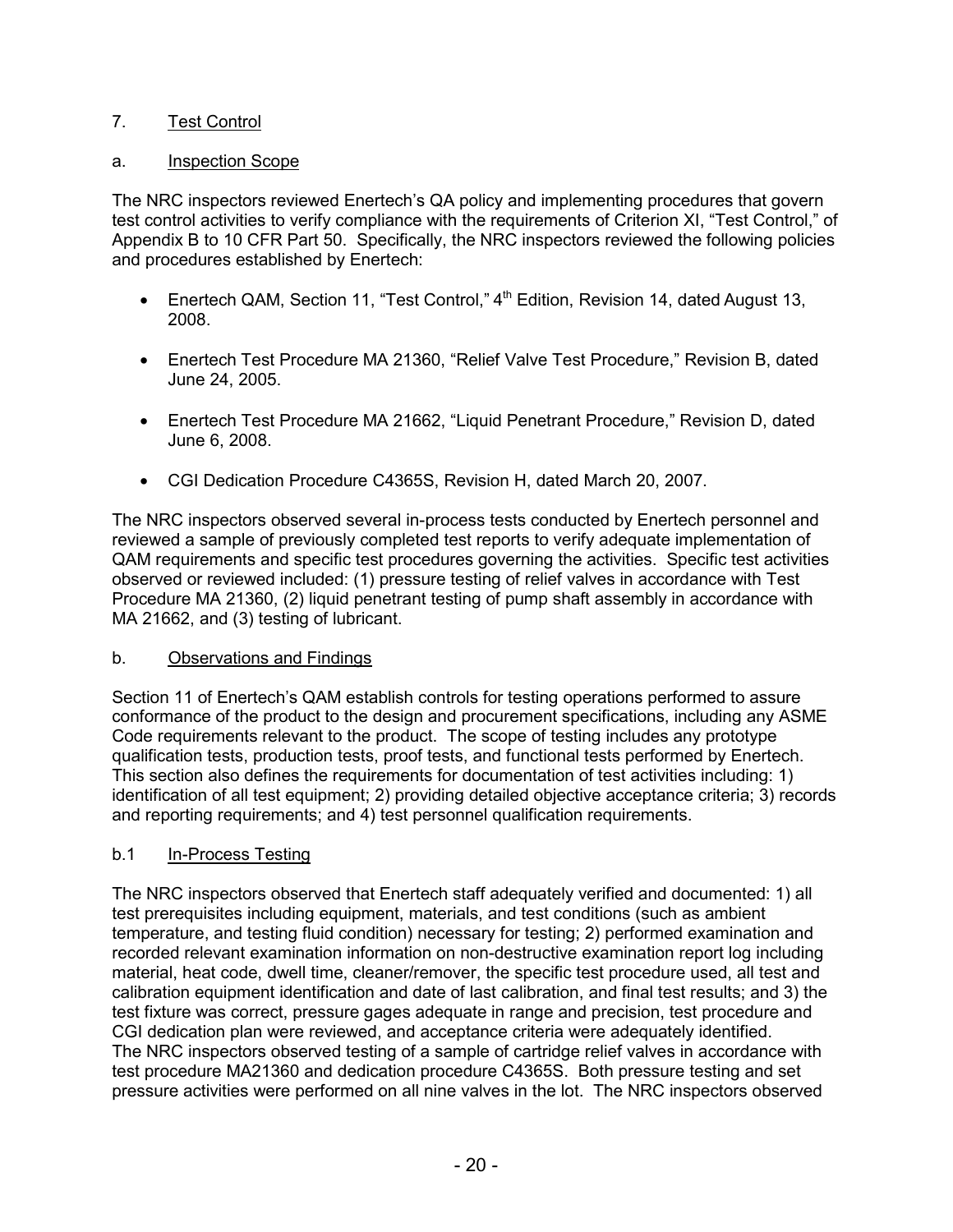that the Enertech technicians used the "egg-carton" method (i.e., placing each component in a cell of an egg-carton fixture) for sample identification in accordance with the testing procedures. Each pressure value was placed in an individual bag and labeled sequentially to match the CGI dedication procedure after testing was completed. The NRC inspectors did not identify any issues with the testing observed; however as part of the review of the valve dedication package, the NRC inspectors noted that the dedication package did not contain adequate justification for the test sample size selected. Specifically, the vendor had chosen to destructively test a single valve from the sample lot to verify proper materials of construction were used. Although the vendor stated that the sample size was based on prior history with the valve supplier, the specific objective criteria supporting the sample size selected was not documented in the dedication package. This is an example of nonconformance 99901377/2008-201-01 regarding sample plan determination.

# b.2 Test Documentation

Subsection 11.3.3 of Enertech's QAM, "Test Documentation," states the requirements for recording test activities. The QAM requires that test results be documented on a Test Data Sheet or alternate form specified in the test procedure and shall as a minimum, identify the item tested, date of test, test or data recorded, type of observation performed, and the results and acceptability of the tests. The QAM also requires identification of any action taken in connection with any deviations noted, including identification of the person evaluating test results and any M&TE used in the testing.

During the review of a sample of test procedures and completed test reports for recently completed production and dedication orders, the NRC inspectors verified that the test reports adequately captured the information required by the test procedure and individual purchase order requirements.

# c. Conclusions

Except for the issue identified in Nonconformance 99901377/2008-201-03, the NRC inspectors concluded that Enertech's program requirements for test control are consistent with the regulatory requirements of Criterion XI of Appendix B to 10 CFR Part 50. Based on the limited sample of test control documents reviewed, the NRC inspectors also determined that Enertech's QAM and associated test control procedures were being effectively implemented.

- 8. Control of Measuring and Test Equipment
- a. Inspection Scope

The NRC inspectors reviewed Enertech's QA policies and implementing procedures that govern the control of M&TE to verify compliance with the requirements of Criterion XII, "Control of Measuring and Test Equipment," of Appendix B to 10 CFR Part 50. Specifically, the NRC inspectors reviewed the following policies and procedures established by Enertech:

- Enertech QAM, Section 12, "Control of Measuring and Test Equipment,"  $4<sup>th</sup>$  Edition, Revision 14, dated August 13, 2008.
- EOP 8120, "Calibration and Control of Measuring Test Equipment," Revision P, dated August 1, 2008.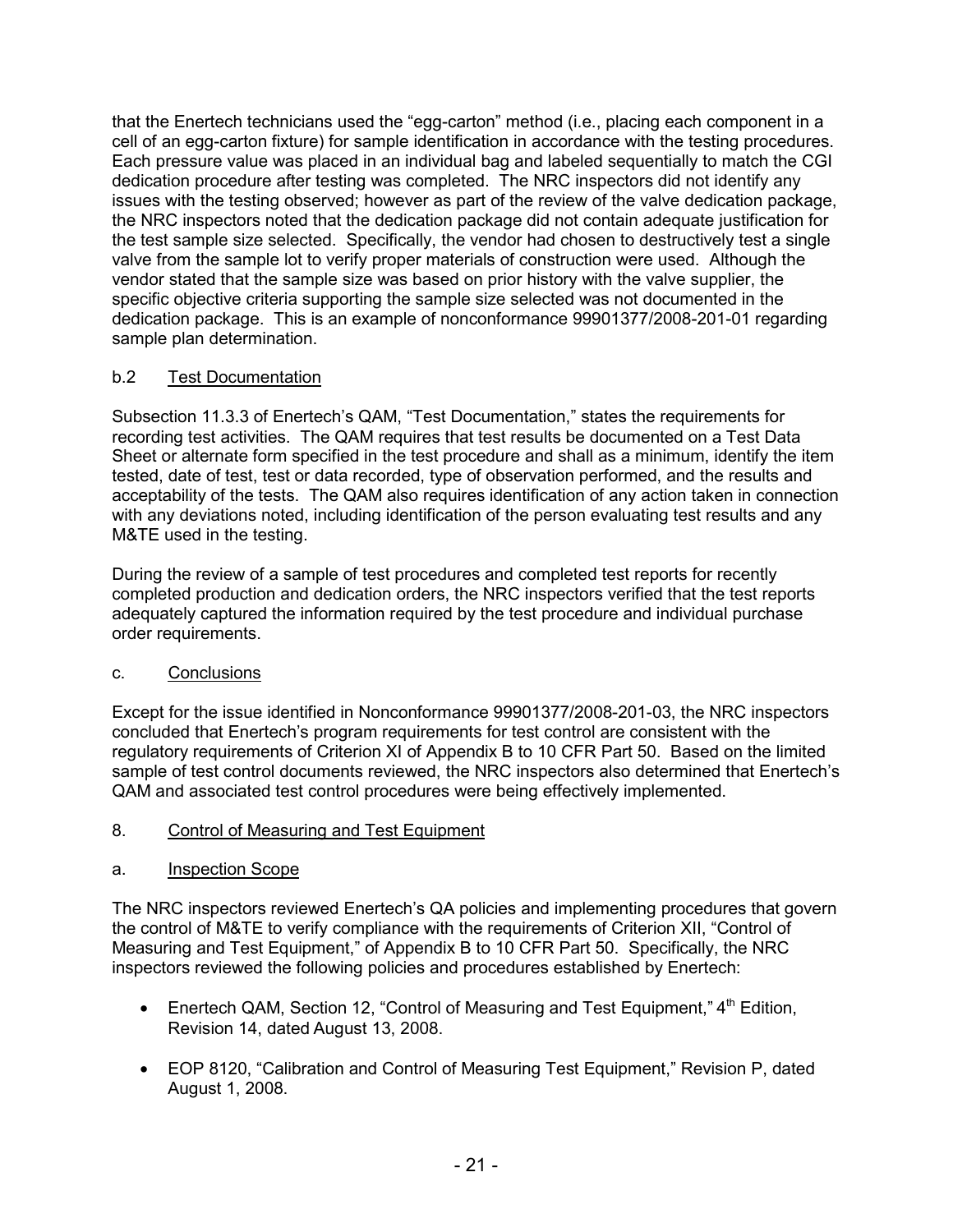The NRC inspectors also reviewed a sample of equipment calibration procedures, calibration records, calibration extension records, and calibration recall schedules to verify compliance with the requirements for implementing controls of measuring and test equipment.

# b. Observations and Findings

EOP 8120 contains methods used to calibrate, identify and control M&TE at Enertech. The procedure is applicable to all equipment used for acceptance of tests and inspections. Subsection 6.7.5.2 of the EOP states that if an instrument is set aside and not calibrated, the Calibration Technician (CT) or QCI shall affix an "out of service" label to the item. In a discussion with the CT, he clarified that once an instrument is set aside, not calibrated, and labeled as being "out of service," such instrument is located in one of two places: inside a file cabinet's drawer identified as "Out of Service" inside the calibration laboratory or in the bottom shelf of a cabinet located in the shop floor. The NRC inspectors noted two micrometers that were out of service without any label attached to them inside the file cabinet located in the calibration laboratory. Furthermore, while performing an in-process walk-through of the shop floor, the NRC inspectors noted a volumetric leak monitor stationed in the Production Weld Shop. The equipment had a calibration tag which identified that the last calibration was performed in 9/30/1987 and was due to be calibrated in 9/30/1988. There was no "out of service" label identified on the equipment and it was not stored in a non-conformance area or segregated from the rest of the testing equipment. Enertech took immediate action to address both issues prior to the conclusion of the inspection by affixing an "out of service" label to both micrometers and by removing the volumetric leak monitor from the shop floor.

The NRC inspectors verified that M&TE sampled had appropriate calibration stickers and current calibration dates, including calibration due date, and that records were available for review. The NRC inspectors verified that M&TE utilized in the laboratory was calibrated using procedures traceable to known industry standards. Calibration records indicated the calibration procedure to be used, as found/as left conditions, accuracy required, date of calibration and due date for recalibration, and the applicable National Institute of Standards and Technology (NIST) traceable reference equipment used in the calibration.

The NRC inspectors also visited Enertech's calibration laboratory and verified that appropriate environment controls are maintained as required by EOP 8120.

c. Conclusions

The NRC inspectors concluded that Enertech's program requirements for M&TE are consistent with the regulatory requirements of Criterion XII of Appendix B to 10 CFR Part 50. Based on the limited sample of calibration records reviewed, evaluation of controls established within the vendor's calibration laboratory, and observation of a sample of testing activities performed by the vendor, the NRC inspectors also determined that Enertech's QAM and associated M&TE procedures were being effectively implemented. The NRC inspectors did not identify any issues in this area.

- 9. Nonconforming Materials, Parts or Components
- a. Inspection Scope

The NRC inspectors reviewed Enertech's QA policies and implementing procedures that govern the control of nonconformances to verify compliance with the requirements of Criterion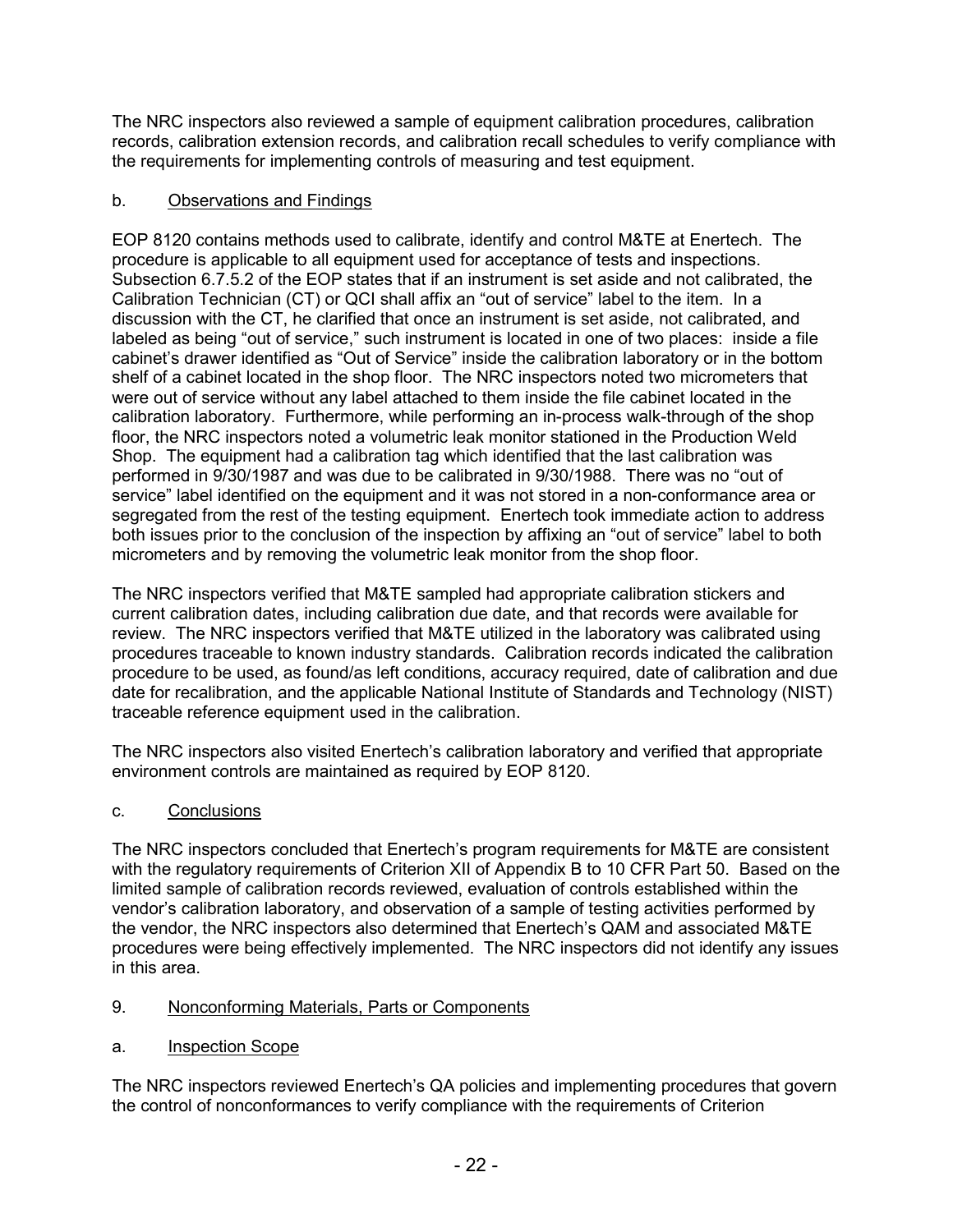XV, "Nonconforming Materials, Parts, or Components," of Appendix B to 10 CFR Part 50. Specifically, the NRC inspectors reviewed the following policies and procedures established by Enertech:

- Enertech QAM, Section 15, "Control of Nonconformances," 4<sup>th</sup> Edition, Revision 14, dated August 13, 2008.
- EOP 8150, "Processing of Nonconforming Material Reports", Revision "V", dated August 1, 2008.
- EOP 8200, "Employee Non-Discrimination Rights, and Reporting Requirements Concerning Defects & Noncompliance", Revision "L", dated July 2, 2008.

The NRC inspectors also reviewed ten NMRs initiated during the past six months. These NMRs were primarily the result of deficiencies identified by Enertech's customers and by internal audits/inspections performed by Enertech personnel.

### b. Observations and Findings

Section 15.0 of Enertech's QAM defines the measures to identify nonconformances, and to produce, track, and close NMRs. Enertech's nonconformance program is a closed-loop system that starts with the identification and documentation of the nonconformance and continues through the verification of actions that are to be taken to further investigate and then identify the root cause of the nonconformance. Section 15 of the QAM and EOP 8150 of Enertech's program includes provisions to address 1) problems identified to Enertech by its customers, 2) problems identified as a result of an internal or external audit, 3) problems that present frequently produced and similar NMRs or CARs, or 4) problems that are considered significant by Enertech management. EOP 8150 and EOP 8160 include provisions for the reporting of defects and possible and subsequent initiation of a 10 CFR Part 21 evaluation in accordance with EOP 8200 as appropriate.

Enertech's QA Department is responsible for issuing NMRs in response to an identified defect or deficiency from a variety of sources such as the discovery of such a defect/deficiency from an: 1) internal product inspection, 2) employee's discovery, 3) internal or "third-party" external audit, 4) customer audit/inspection, 5) customer's receipt inspection, 6) customer's returned product, or 7) customer's telephone call or memorandum describing such a defect/deficiency. As stated in Section 15 of Enertech's QAM, Subsection 15.2.1, all Enertech employees are responsible to identify real or potential problems and bring them to the attention of Enertech's QA Department.

The NRC inspectors noted that in the ten NMRs reviewed: 1) identified nonconformances were dispositioned in accordance with Enertech's approved procedures; 2) an appropriate technical justification was presented for each disposition; 3) adequate action was taken by Enertech in regard to the nonconforming material/item; and 4) all identified nonconformances, as appropriate, were subjected to a 10 CFR Part 21 assessment/ evaluation. The NRC inspectors also noted that the NMRs contained the appropriate review and disposition by Enertech personnel.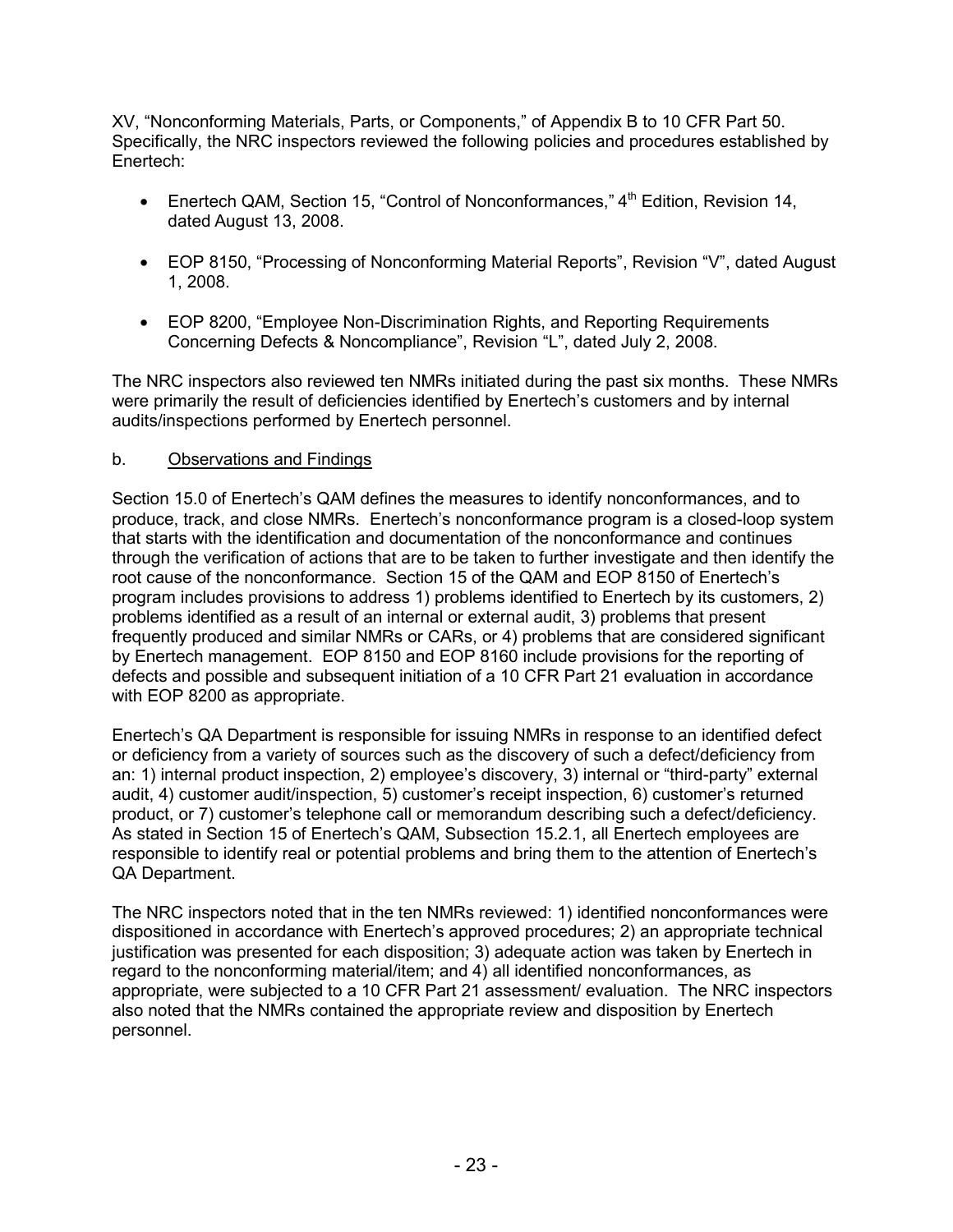# c. Conclusions

The NRC inspectors concluded that Enertech's program requirements for the control of nonconformances are consistent with the regulatory requirements of Criterion XV of Appendix B to 10 CFR Part 50. Based on the limited sampled of NMRs reviewed, the NRC inspectors determined that the Enertech's QAM and associated nonconformance procedure were being effectively implemented.

# 10. Corrective Actions

# a. Inspection Scope

The NRC inspectors reviewed Enertech's QA policies and implementing procedures that govern the control of corrective actions to verify compliance with the requirements of Criterion XVI, "Corrective Action," of Appendix B to 10 CFR Part 50. Specifically, the NRC inspectors reviewed the following policies and procedures established by Enertech:

- Enertech QAM, Section 16, "Corrective Action," 4<sup>th</sup> Edition, Revision 14, dated August 13, 2008.
- EOP 8160, "Procedure for Corrective Action," Revision "Q," dated April 28, 2008.

The NRC inspectors also reviewed 17 CAR's initiated in 2006, 2007, and 2008. These CARs were primarily the result of deficiencies identified by Enertech's customers and by external audit findings.

# b. Observations and Findings

Section 16.0 of Enertech's QAM defines the measures to generate, track, and close CARs. Enertech's corrective action program is a closed-loop system that starts with the identification and documentation of a problem and continues through verification of the actions taken to eliminate the identified root cause. Enertech's QA Department is responsible to issue CARs in response to an identified problem from a variety of sources such as product inspection, an internal or external quality system audit, a customer audit, customer product surveillance, or customer returned product. All Enertech employees are responsible to identify real or potential problems and bring them to the attention of Enertech's QA Department.

Section 7.7 of EOP 8160 states that CARs that are found to be open for more than 30 business days of issuance shall require immediate additional actions by the QA Director to address prompt corrective actions. EOP 8160 also contains provisions for an extension of completion dates should circumstances beyond the control of Enertech become apparent; i.e., required actions by the customer are not received by Enertech, the corrective actions are usually complex, or investigations are required by Enertech to fully complete the CAR.

The NRC inspectors reviewed CARs generated by Enertech on its products in 2006, 2007, and 2008. The NRC inspectors noted that all but one of the CARs had been completed by their assigned completion dates. One CAR had exceeded its originally scheduled completion date by one month; however, since its originally scheduled completion date could not be met for circumstances beyond the control of Enertech, this schedule was extended by about one month by the Director of QA. The NRC inspectors found that actions taken by the Director of QA were fully appropriate for this CAR. The NRC inspectors did not identify any findings in this area.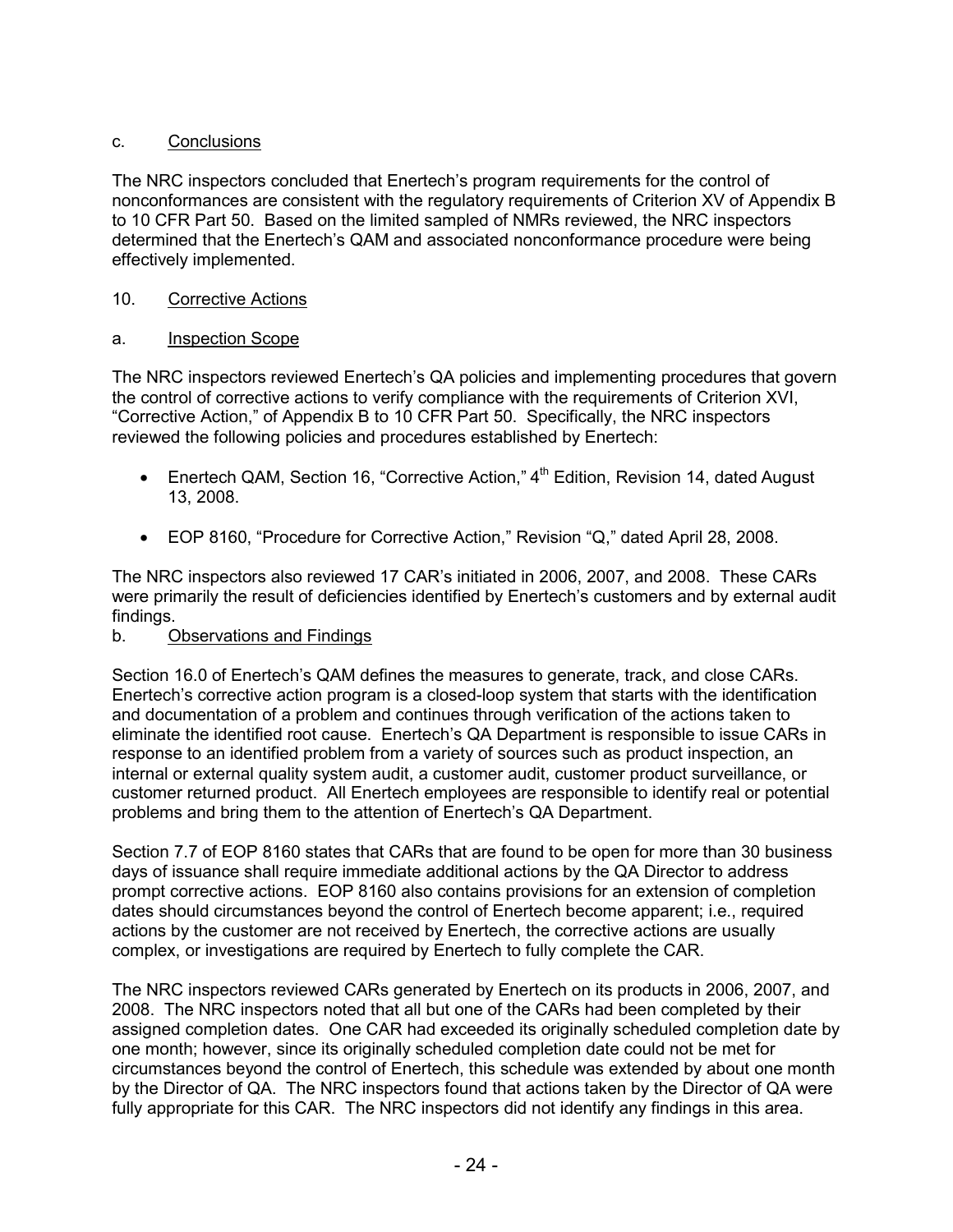# c. Conclusions

The NRC inspectors concluded that Enertech's program requirements for corrective actions are consistent with the regulatory requirements of Criterion XVI of Appendix B to 10 CFR Part 50. Based on the limited sample of CARs reviewed, the NRC inspectors determined that the Enertech QAM and associated corrective action procedures were being effectively implemented. The NRC inspectors did not identify any issues in this area.

### 11. Entrance and Exit Meetings

On September 15, 2008, the NRC inspectors discussed the scope of the inspection with Stan Miller, General Manager of Enertech; John Dekleine, Enertech QA Director and other Enertech management staff.

On September 18, 2008, the NRC inspectors presented the inspection results and observations during an exit meeting with Stan Miller, Enertech General Manager; John Dekleine, Enertech QA Director and other Enertech management staff.